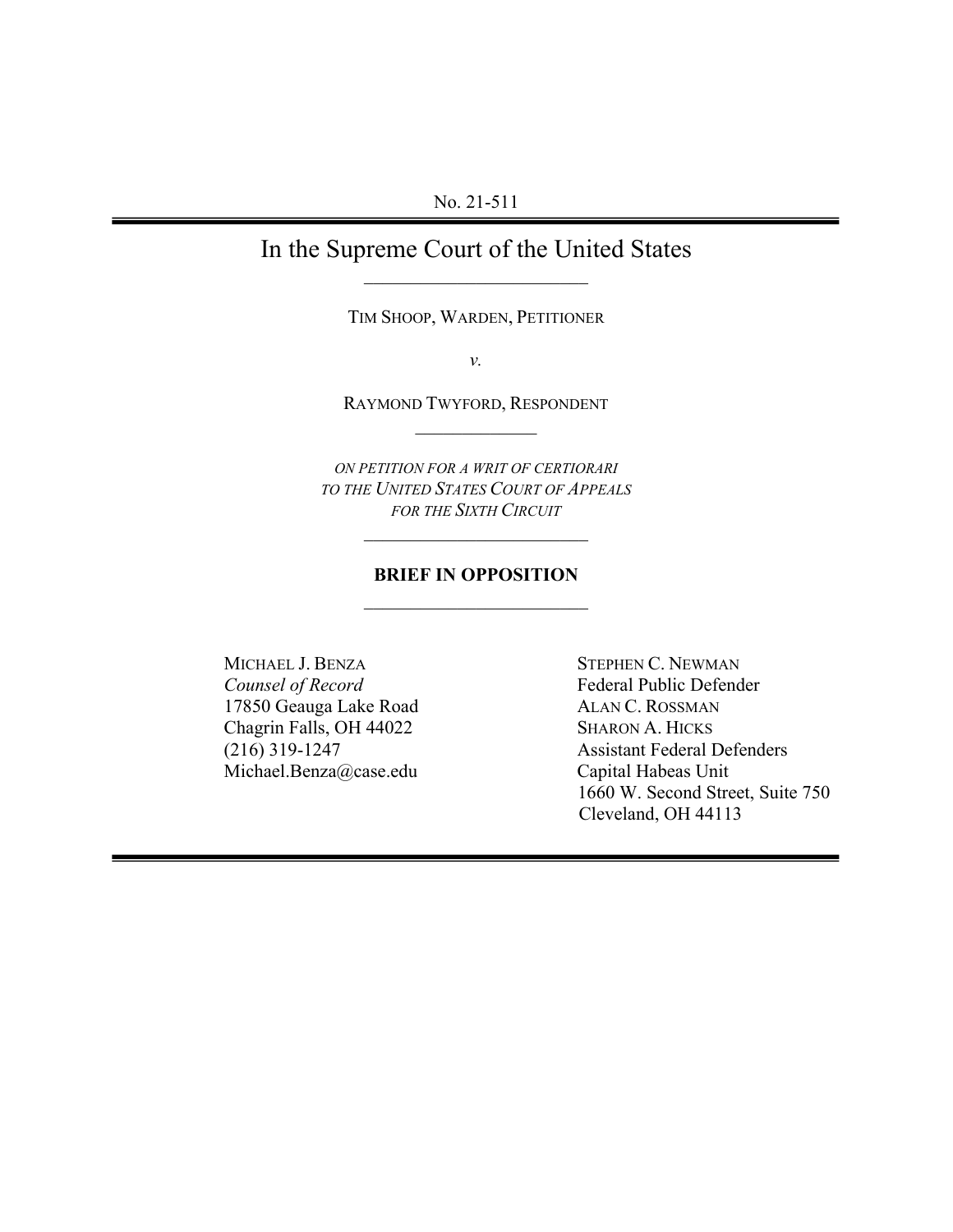## **QUESTIONS PRESENTED**

Whether the district court exceeded its authority by granting Respondent's motion for a transport order for a neurological evaluation in connection with his habeas petition.

Whether the district court erred by exercising its discretion in granting Respondent's motion for a transport order for a neurological evaluation where it had not yet been able to determine the admissibility of the results.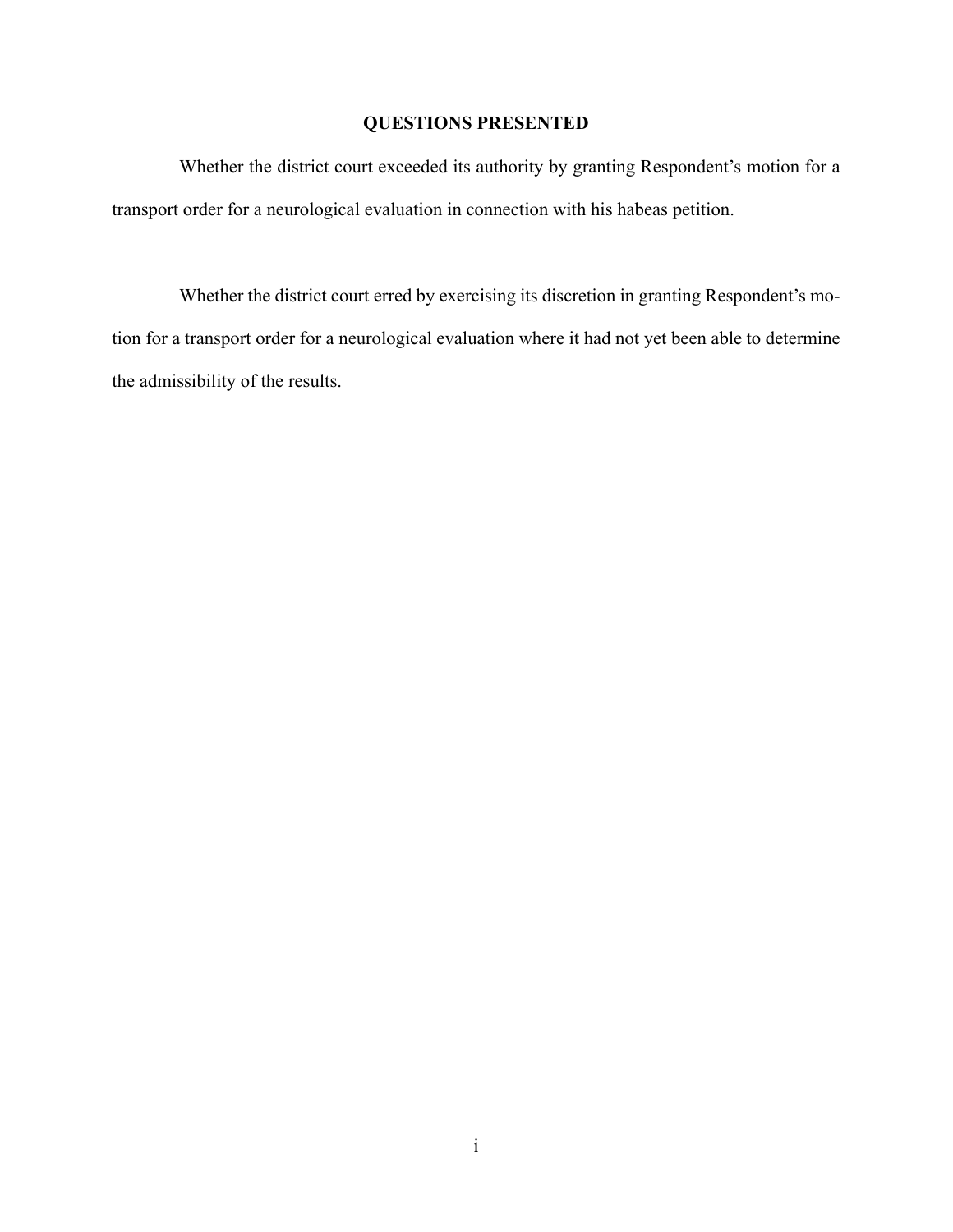## **TABLE OF CONTENTS**

# Page

|                  | B. Certiorari Is Unwarranted Because the Petition Does Not Present a Developed Split |
|------------------|--------------------------------------------------------------------------------------|
| $\overline{C}$ . | This Case Would Be a Poor Vehicle to Review the Question Presented.  16              |
|                  |                                                                                      |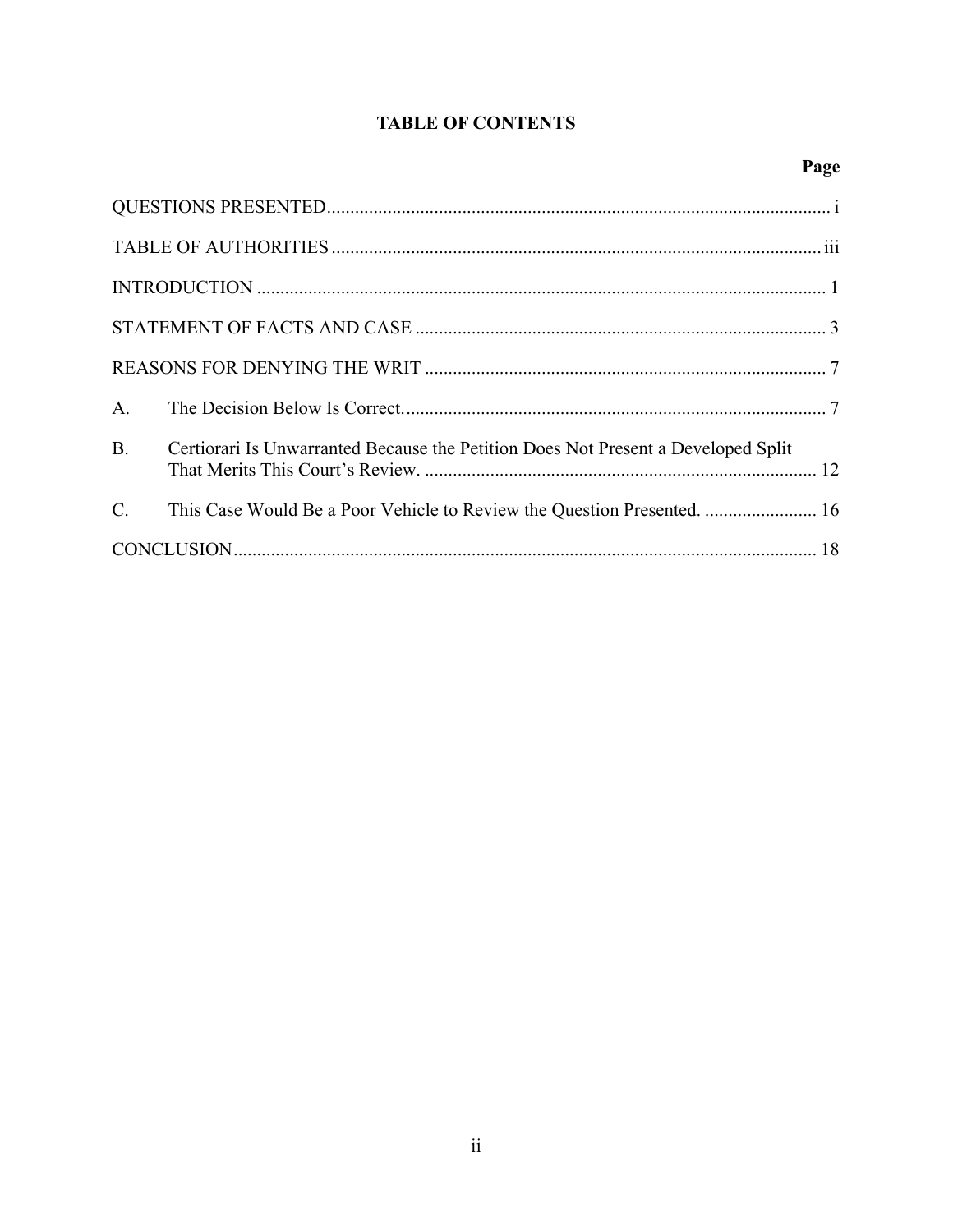## **TABLE OF AUTHORITIES**

**CASES** 

| American Construction Co. v. Jacksonville, T & K. W. R. Co., 148 U.S. 372 (1893)17 |
|------------------------------------------------------------------------------------|
| Brotherhood of Locomotive Firemen & Enginemen v. Bangor & Aroostook R. Co., 389    |
|                                                                                    |
|                                                                                    |
|                                                                                    |
|                                                                                    |
|                                                                                    |
|                                                                                    |
|                                                                                    |
|                                                                                    |
|                                                                                    |
|                                                                                    |
|                                                                                    |
| Nields v. Bradshaw, No. 1:03-cv-19, 2010 WL 148076 (S.D. Ohio Jan. 11, 2010) 15    |
|                                                                                    |
|                                                                                    |
|                                                                                    |
|                                                                                    |
|                                                                                    |
| <b>STATUTES</b>                                                                    |
|                                                                                    |
|                                                                                    |
|                                                                                    |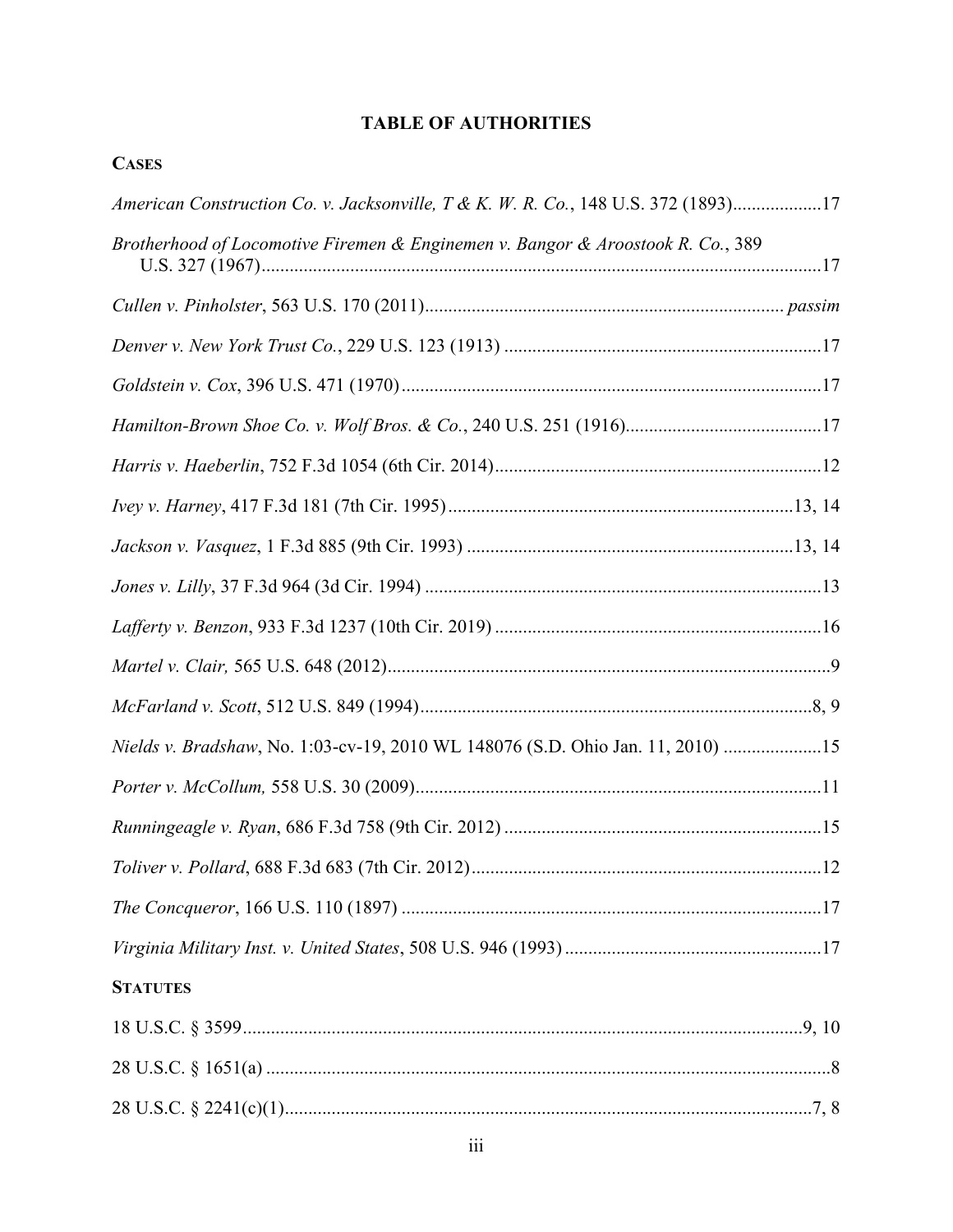| <b>OTHER AUTHORITIES</b>                                                                                                                                                   |
|----------------------------------------------------------------------------------------------------------------------------------------------------------------------------|
|                                                                                                                                                                            |
|                                                                                                                                                                            |
|                                                                                                                                                                            |
|                                                                                                                                                                            |
|                                                                                                                                                                            |
|                                                                                                                                                                            |
|                                                                                                                                                                            |
|                                                                                                                                                                            |
| John H. Blume et al., <i>Competent Capital Representation: The Necessity of Knowing and</i><br>Heeding What Jurors Tell Us About Mitigation, 36 Hofstra L. Rev. 1035, 1039 |
| Ohio Department of Rehabilitation & Correction, Bureau of Medical Services,                                                                                                |
| R. Stern, E. Gressman, & S. Shapiro, Supreme Court Practice § 4.18                                                                                                         |
|                                                                                                                                                                            |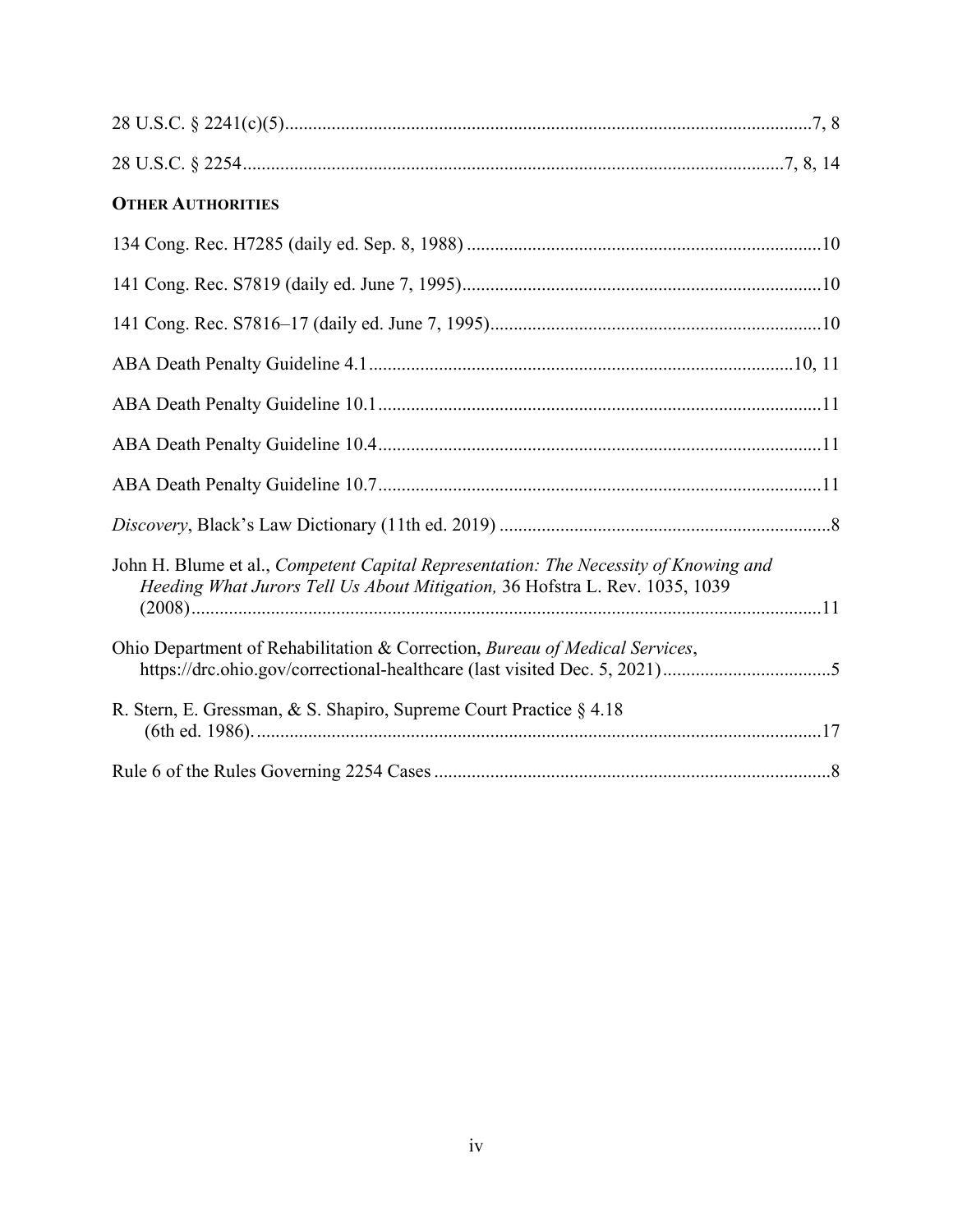#### **INTRODUCTION**

Petitioner asks this Court to review a decision arising from its interlocutory appeal of an order directing that Respondent be transported to a secure medical facility for neurological testing. This Court should deny certiorari.

As a child and young adult, Respondent was physically abused and raped, and he attempted suicide multiple times. At age 13, Respondent attempted suicide for the first time, shooting himself in the head, destroying his right eye, and lodging more than 20 pieces of the bullet in his brain, where they remain today.

In 1993, Respondent was convicted of murdering his stepdaughter's rapist. At trial, Respondent did not seriously contest the charges and ultimately was convicted of all counts and sentenced to death. In 2003, Respondent filed a habeas petition in federal court, asserting among other things that trial counsel was constitutionally ineffective for failing to investigate and develop evidence of the severe neurological impairment that resulted from his sustained physical abuse, drug use, and failed suicide attempt.

In support of his ineffective assistance claim, Respondent developed evidence of this neurological impairment. Respondent was evaluated by neurologist Dr. Douglas Scharre of The Ohio State University Medical Center ("OSU"). Following Dr. Scharre's recommendation that he undergo further neurological testing, Respondent sought an order from the district court directing his transport to OSU. The district court issued the transport order based on its conclusion that, in light of Dr. Scharre's assessment, further neurological imaging would aid counsel's investigation and help the court assess the constitutionality of Respondent's conviction and sentence. The district court rejected Petitioner's argument that it lacked jurisdiction to order Petitioner to transport Respondent, concluding that the court's habeas corpus jurisdiction and the All Writs Act allowed it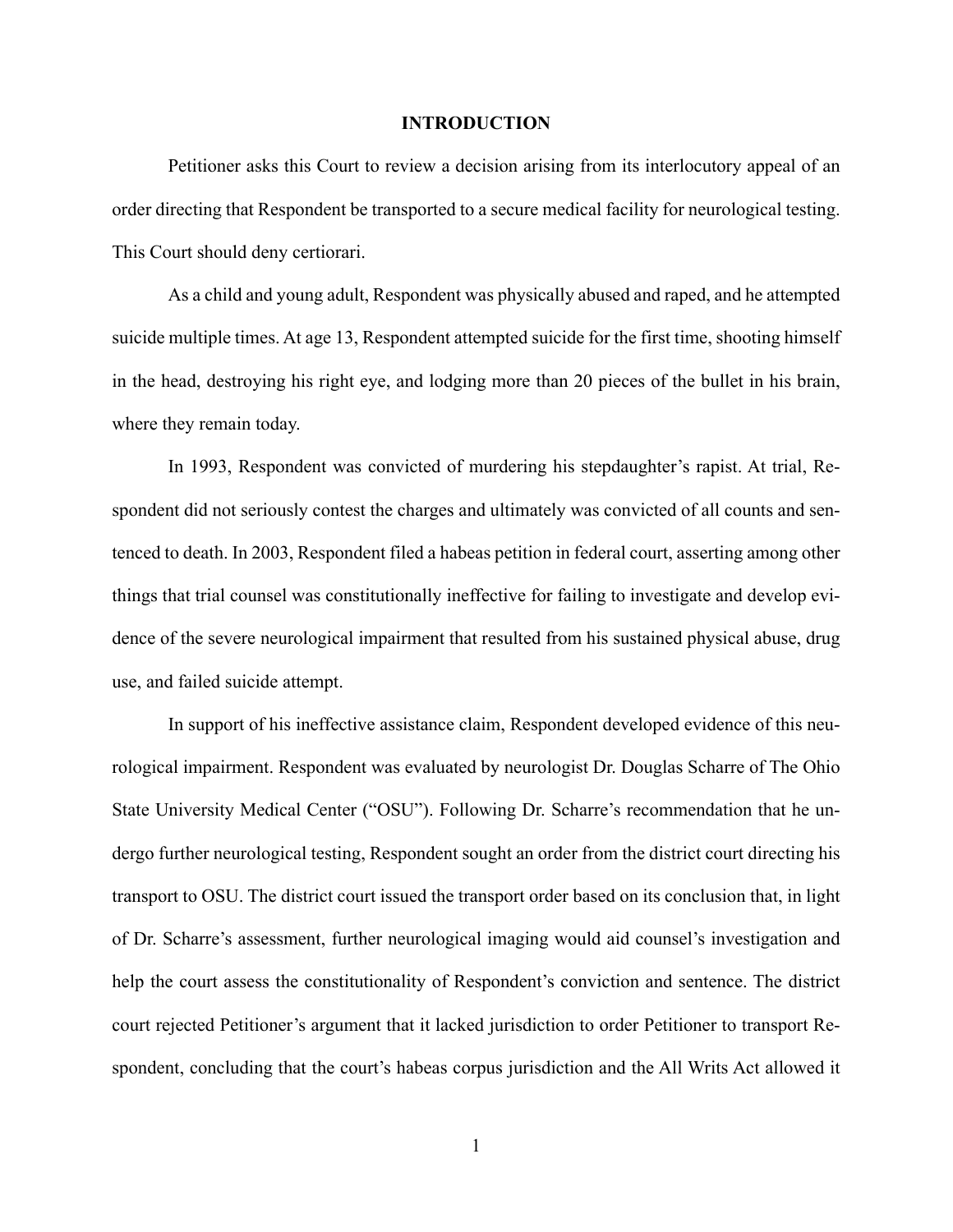<span id="page-6-0"></span>to order Respondent's transport for neurological testing, which "may aid [it] in the exercise of its congressionally mandated habeas review." Pet. App. 30a. The district court also rejected Petitioner's argument that Respondent's request for a transport order was precluded by *Cullen v. Pinholster*, 563 U.S. 170 (2011), observing that Respondent explained he is seeking "material encased within his own body," not discovery to be disclosed by the State, Pet. App. 32a. The district court cautioned, however, that it could not "make a determination [at that time] as to whether or to what extent it would be precluded by *Cullen v. Pinholster* from considering any evidence." Pet. App. 32a. Petitioner filed an interlocutory appeal, and the Sixth Circuit affirmed.

The Sixth Circuit's application of well-settled law to the unique facts presented here does not warrant this Court's intervention. First, the decision below is correct. The district court's careful opinion is consistent with applicable federal law and the rules governing adjudication of habeas petitions. Second, the decision below does not create (or deepen) any circuit split. None of the Petition's cases reached a different outcome on similar facts, and the Petition's failure to cite to *any* factually analogous case undermines its argument that this case presents an important, recurring issue or otherwise warrants certiorari. Third, this case presents a poor vehicle for this Court's review. It arrives before this Court on interlocutory appeal of a transport order and it presents highly atypical facts; the transport order was granted because the district court reasonably concluded that neurological testing at a secure medical facility was warranted because of the bullet fragments that have been lodged in Respondent's brain since 1975. *See* Pet. App. 32a ("The fact that [Respondent] has multiple bullet fragments that remain lodged in his brain weighs in favor of this Court issuing an Order to Transport.").

The Petition should be denied.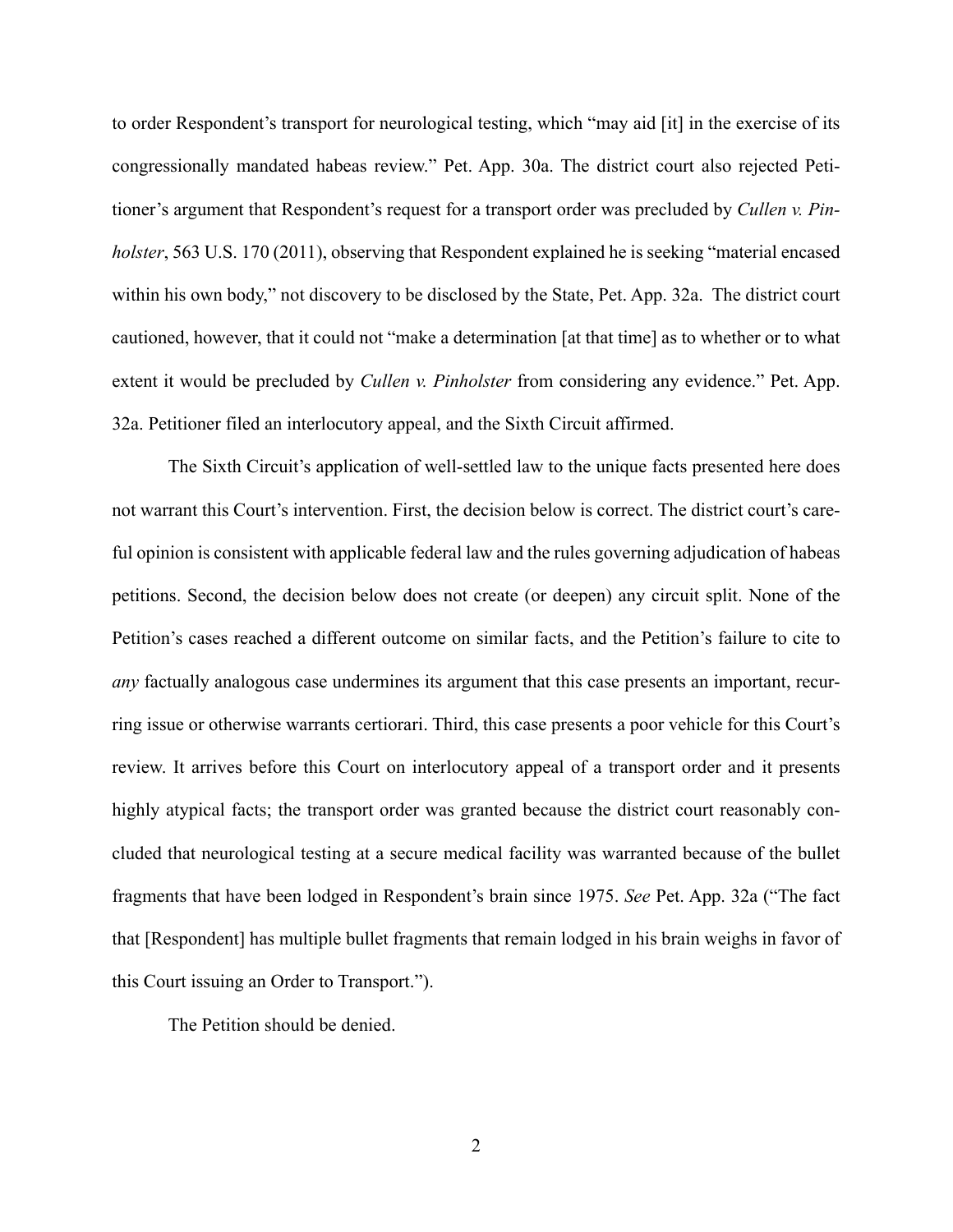#### **STATEMENT OF FACTS AND CASE**

Respondent was born in 1962 in Youngstown, Ohio. He moved to Nevada with his father after his parents divorced while he was an infant and moved back to Ohio in 1968 to live with his mother and stepfather. Respondent's father died shortly after, and his stepfather abused alcohol and beat him, his younger brother, and his mother. Respondent's mother had a nervous breakdown when he was eight; his stepfather blamed him and sent him to live with an aunt and uncle, who introduced Respondent to drugs and alcohol. Pet. App. 193a.

In 1975, Respondent attempted suicide by shooting himself in the head. He was just 13 years old. He survived, but lost his right eye, and more than 20 bullet fragments remain in Respondent's brain today. As a teenager, Respondent spent time in juvenile detention facilities and prison. Respondent was raped in prison and attempted suicide several more times. After being released from prison in 1992, Respondent's wife and stepdaughter refused to live with him.

On September 24, 1993, Respondent was arrested by the Windham Police Department in connection with their investigation of the murder of Richard Franks. Respondent informed the officers that after he learned that Franks had raped his girlfriend's child, Pet. App. 196a, he and another individual drove Franks to a remote location for a purported hunting trip, shot Franks in the back with a rifle, and disposed of the body. Pet. App. 47a–48a.

On October 8, 1992, Respondent was charged in a five-count indictment. Count One alleged aggravated murder with prior calculation and design. Count Two alleged aggravated murder with prior calculation and aggravated murder in the course of aggravated robbery. Count Three alleged kidnapping, Count Four alleged aggravated robbery, and Count Five alleged possession of a weapon while under disability.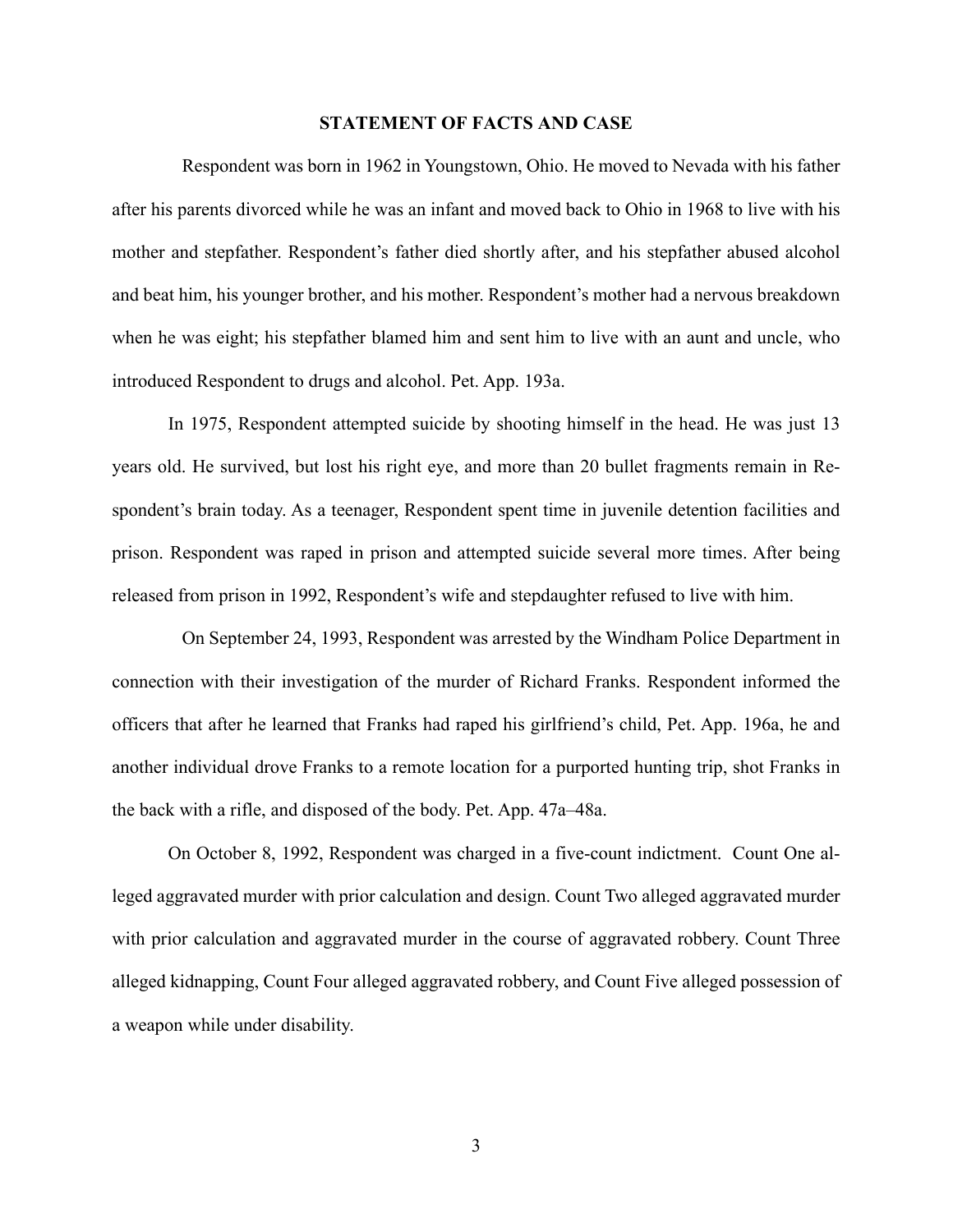On March 23, 1993, Respondent proceeded to trial. He pled not guilty but did not seriously contest the charges. On March 26, 1993, after two hours of deliberation, Respondent was convicted of all counts. After the penalty phase of Respondent's trial, the jury deliberated for two hours and returned a unanimous recommendation of death. Pet. App. 56a. On April 7, 1993, Respondent was sentenced to death. State courts affirmed Respondent's convictions and sentence on direct appeal, and in state post-conviction proceedings.

In 2003, Respondent filed a federal habeas corpus petition, challenging his 1993 conviction and capital sentence for aggravated murder. Pet. App. 2a–3a. Among other claims, Respondent's habeas petition asserted that his trial counsel was constitutionally ineffective because counsel failed to investigate and introduce evidence of Respondent's family history, mental health issues, and the impact of a failed suicide attempt during his capital trial. Pet. App. 4a. This evidence would have affected the jury's assessment of both Respondent's competency to stand trial, and the voluntariness of his statements to law enforcement, and is thus essential to the assessment of his ineffective assistance claims. Pet. App. 16a.

Of particular importance is evidence of Respondent's neurological problems stemming from his childhood physical abuse, alcohol and drug use, and self-inflicted gunshot wound from his failed suicide attempt. Pet. App. 30a. The suicide attempt and consistent drug use have caused severe neurological damage and significantly impacted his cognitive ability and capacity to act rationally and exercise self-control.

In connection with these habeas proceedings, Respondent was evaluated by Dr. Douglas Scharre, a neurologist and the director of the Cognitive Neurology Division at OSU. Pet. App. 24a. Dr. Scharre suspected, based on his evaluation, that Respondent suffered from neurological defects resulting from childhood abuse, drug and alcohol use, and the gunshot wound to the head. Pet.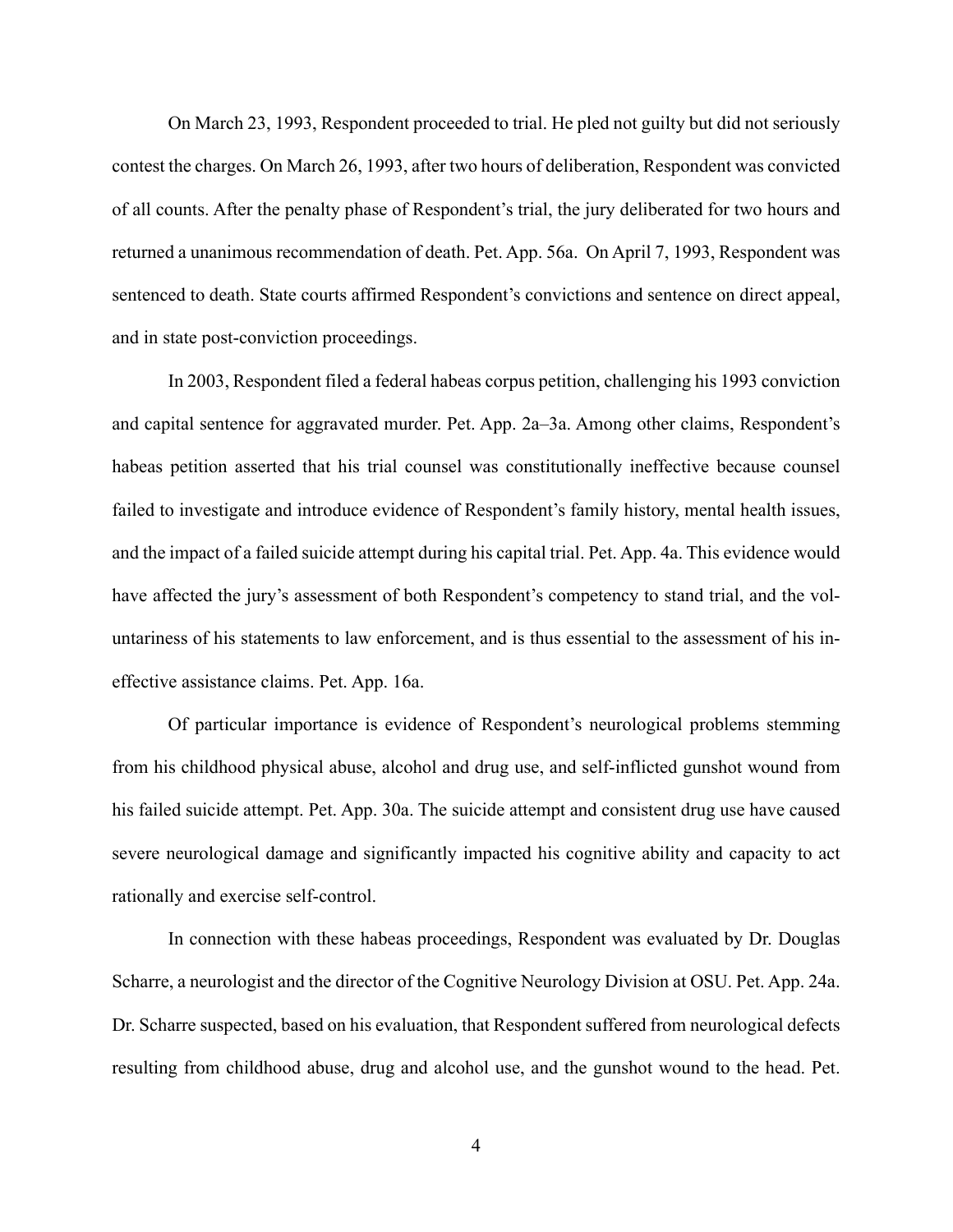App. 30a. He noted that CT scans taken in 1996 revealed 20–30 metal fragments scattered through Respondent's skull, but that the scan did not provide a clear view of Respondent's frontal lobes or the rest of his brain. Pet. App. 30a. Because of this, an additional CT and PET scan was necessary to determine "how the brain is functioning and if there is evidence particularly of frontal lobe damage" that would impair Respondent's cognition or ability to think and act rationally. Pet. App. 31a.

<span id="page-9-0"></span>Because the prison did not have the facilities necessary for such testing, Respondent moved the district court to order Petitioner, as Warden of Chillicothe Correctional Institution, to transport him to OSU. OSU is the official prison hospital, and has a secure medical facility that regularly serves inmates. *See* Ohio Department of Rehabilitation & Correction, *Bureau of Medical Services*, https://drc.ohio.gov/correctional-healthcare (last visited Dec. 5, 2021). Any Ohio inmate needing testing or other medical care is routinely transported from the prison to OSU. And, as the official prison hospital, OSU has the security and other infrastructure to accommodate any security concerns that Petitioner may have. This is the very facility to which Respondent will be transported for the necessary testing. Respondent has frequently been transported for medical care without incident.

The district court granted the motion, finding first that it had jurisdiction to issue the transportation order under the All Writs Act because such imaging "may aid this Court in the exercise of its congressionally mandated habeas review." Pet. App. 30a. The district court found that an order requiring transport for medical testing is warranted and necessary because the results of the testing would aid the court "in its existing habeas corpus jurisdiction to assess the constitutionality of [Respondent's] incarceration." Pet. App. 32a. The district court reserved a decision on the question whether and to what extent any evidence that was produced as a result of the testing could be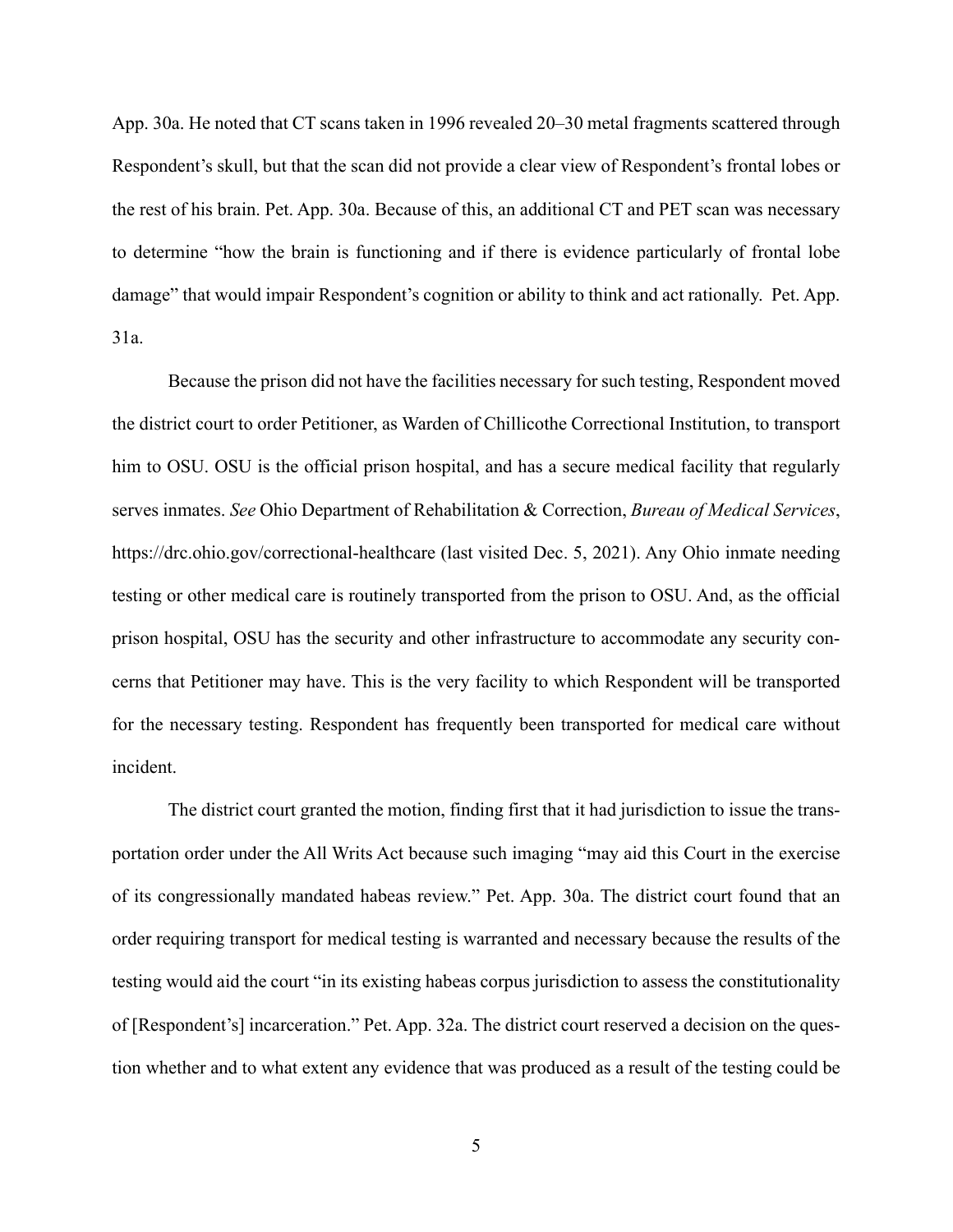considered under *Cullen v. Pinholster.* Pet. App. 32a. In light of the ongoing COVID-19 pandemic and the Petitioner's appeal, the court stayed transportation order. Pet. App. 36a.

Petitioner filed an interlocutory appeal and the Sixth Circuit affirmed, finding that it had jurisdiction to review the district court's order under the collateral-order doctrine, Pet. App. 7a– 8a, and that the district court had authority to issue the transport order under the All Writs Act because the order did "not conflict with habeas statutes or the common law and [is] consistent with congressional intent to provide counsel for capital defendants," Pet. App. 12a. The Sixth Circuit also held that rules limiting discovery in federal habeas proceedings did not limit the district court's authority to issue the transport order because the order did not compel discovery; it did not compel disclosure of any information from the state or from a third party. Pet. App. 15a. Rather, the transport order allowed Respondent to access information that was in his own body. Indeed, "[b]ut for his incarceration, [Respondent] would not need *any* state involvement in obtaining his own neurological imaging." Pet. App. 15a. And, the transport order was "necessary or appropriate to aid the district court in its adjudication of [Respondent's] habeas petition." Pet. App. 15a. The Court of Appeals also declined to decide the question whether evidence from the neurological tests would be admissible, noting that the "district court is best suited in the first instance to untangle the knotty *Pinholster* evidentiary issues in [this] case." Pet. App. 17a.

Judge Batchelder dissented, asserting that the district court should not have issued the transport order before determining whether the results of the scan would be admissible under *Pinholster* and would entitle Respondent to habeas relief. Pet. App. 20a–22a.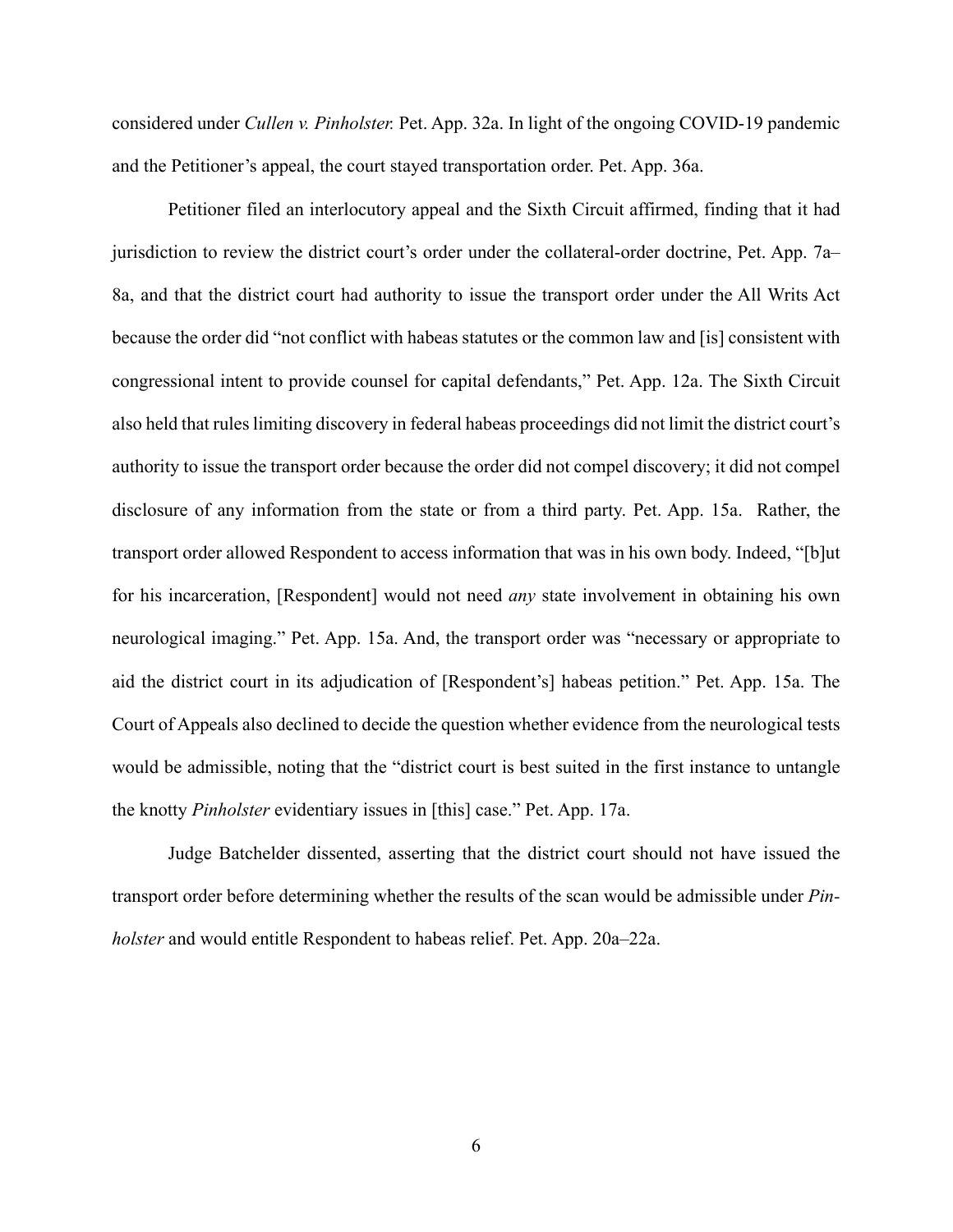#### <span id="page-11-3"></span>**REASONS FOR DENYING THE WRIT**

This Court need not review an interlocutory decision applying settled law to particular facts that do not regularly arise.

Certiorari should be denied for three specific reasons. First, the decision below is correct. The district court's transport order is consistent with 28 U.S.C. §§ 2241 and 2254, and 28 U.S.C. § 1651, and this Court's decision in *Cullen v. Pinholster*, 563 U.S. 170 (2011). No part of any federal law, the Rules Governing Section 2254 Cases, or this Court's precedents prohibits the relief requested. Second, no split warrants this Court's review. On the first question presented, only the decision below involved a transport request filed by a habeas petitioner. Two of the Petition's cited cases involved a transport request filed by a § 1983 plaintiff, and the third involved a transport request filed by an inmate who had not filed a habeas petition. And the most recent of these three decisions was decided more than 25 years ago, in January 1995. On the second question presented, neither the decision below nor any of the Petition's cited cases acknowledge a split. Nor could they: there is no tension between any of the cited cases. Third, this case would be a poor vehicle to address either of the questions presented because Petitioner seeks review of an interlocutory appeal arising from idiosyncratic facts that do not frequently arise.

#### <span id="page-11-1"></span><span id="page-11-0"></span>**A. The Decision Below Is Correct.**

<span id="page-11-2"></span>The Sixth Circuit correctly concluded that the district court had jurisdiction to enter the transport order. District courts have jurisdiction to resolve habeas petitions by federal and state inmates though under 28 U.S.C.  $\S$  2241(c)(5), the "writ of habeas corpus shall not extend to a prisoner unless . . . [i]t is necessary to bring him into court to testify or for trial." However, the basis of the district court's jurisdiction in Respondent's habeas case is 28 U.S.C. § 2241(c)(1) and 28 U.S.C. § 2254(a), not § 2241(c)(5). Respondent initiated the legal proceedings by giving notice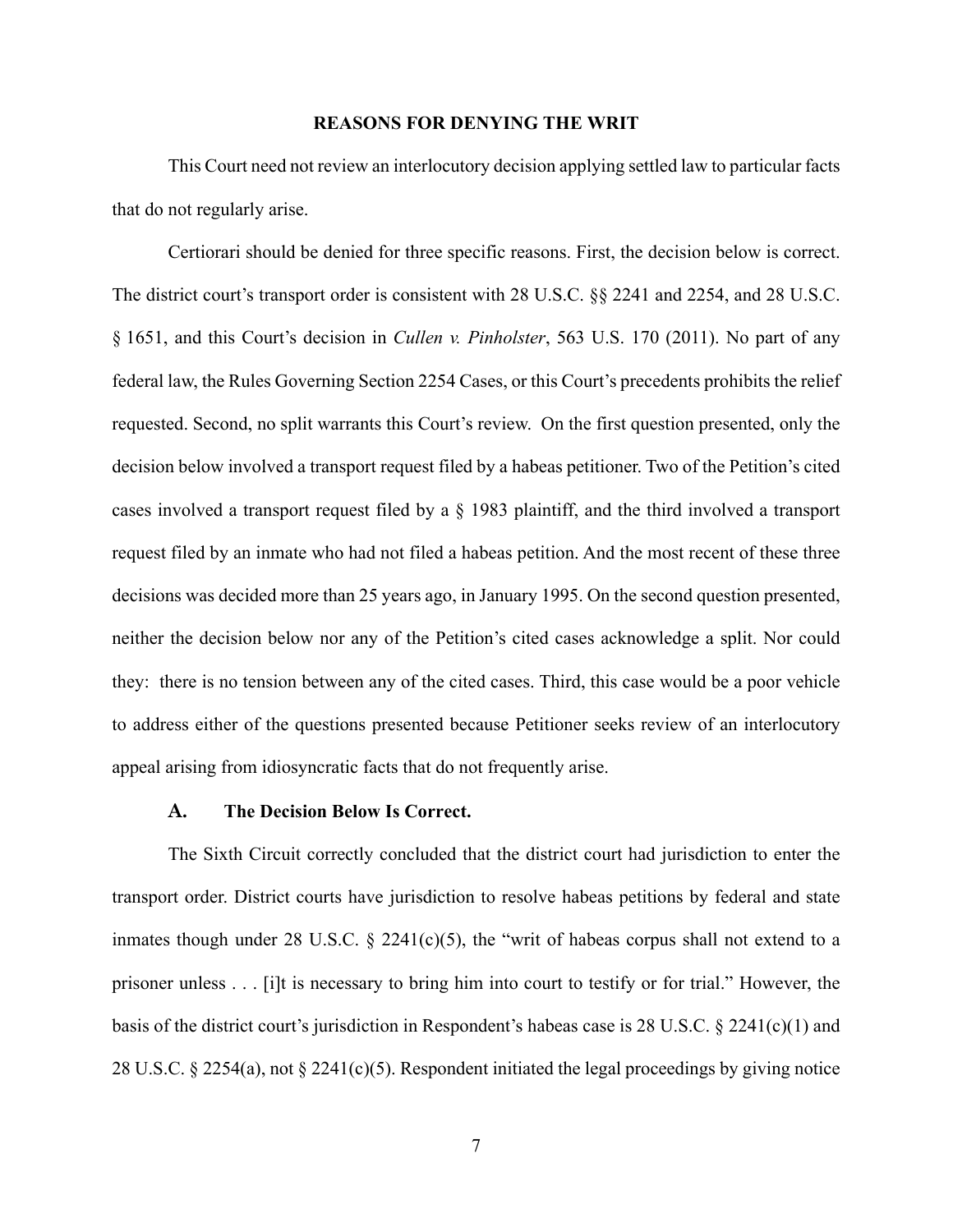<span id="page-12-0"></span>of his intention to file a § 2254 habeas petition and seeking the appointment of counsel under 21 U.S.C. § 848(q). Pet. App. 75a. These filings vested the district court with jurisdiction over the parties and issues. *See McFarland v. Scott*, 512 U.S. 849 (1994). Under 28 U.S.C. § 1651(a), federal courts "may issue all writs necessary or appropriate in aid of their respective jurisdictions and agreeable to the usages and principles of law." The district court's transport order is consistent with these provisions.

<span id="page-12-2"></span>Because district courts have jurisdiction to resolve habeas petitions by inmates in state custody, *see* 28 U.S.C. § 2254, they may "transport a habeas petitioner for medical imaging in aid of its habeas jurisdiction." Pet. App. 12a. This exercise of jurisdiction does not flow directly from 28 U.S.C. § 2241(c)(5), which limits "when the district court may issue the writ of habeas corpus itself," but which does not forbid "ancillary orders needed to aid in adjudicating a petitioner's habeas petition." Pet. App. 14a. Rather, the exercise of jurisdiction flows from  $\S 2241(c)(1)$ , which provides federal court jurisdiction over the underlying habeas petition itself. Transport orders, such as the one here, "instead fill the gaps left by federal habeas statutes by ensuring that states cannot prevent federal habeas petitioners from presenting their cases to the district court." Pet. App. 14a.

<span id="page-12-4"></span><span id="page-12-3"></span><span id="page-12-1"></span>Nor does the transport order run afoul of Rule 6 of the Rules Governing Discovery in Section 2254 Cases, which permits, upon a finding of "good cause," a judge to "authorize a party to conduct discovery." "Rules limiting habeas discovery have no bearing on the transport order because Twyford's request for transportation to OSU for neurological imaging is not a request for discovery." Pet. App. 15a. Discovery is the "[c]ompulsory disclosure, at a party's request, of information that relates to the litigation." *Discovery*, Black's Law Dictionary (11th ed. 2019). "The transport order does not fall within Black's definition of discovery, because [Respondent] is seeking neurological imaging of his own brain, not information from the other party. But for his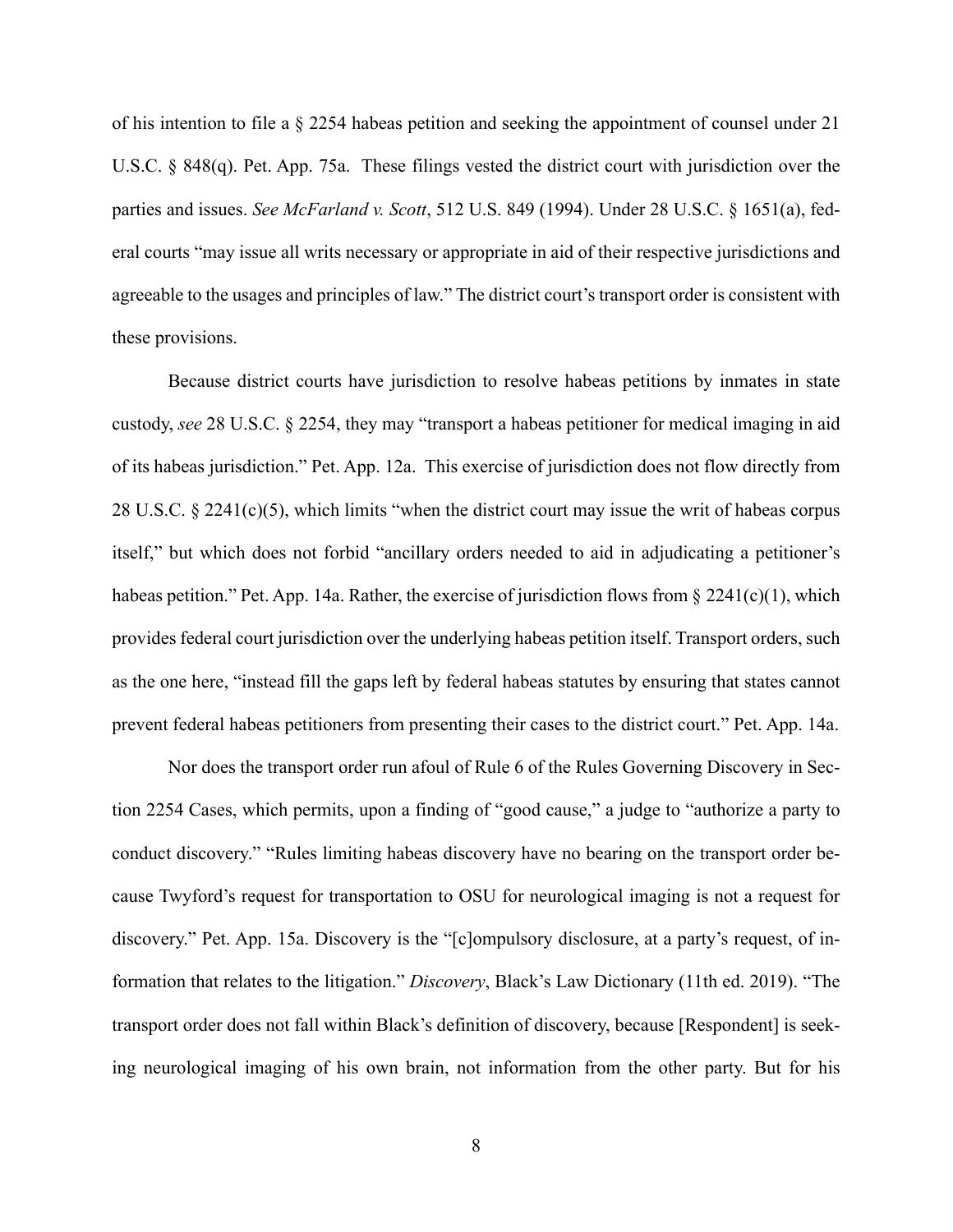incarceration, [Respondent] and his attorneys would not need any state involvement in obtaining his own neurological imaging." Pet. App. 15a.

<span id="page-13-2"></span><span id="page-13-1"></span><span id="page-13-0"></span>Further, the district court's transport order here is consistent with Congress's intent to provide "enhanced rights of representation" for defendants and petitioners in capital cases, including "more money for investigative and expert services." *Martel v. Clair,* 565 U.S. 648, 659 (2012) (citing 18 U.S.C. § 3599(f)). Congress did so "in light of what it calls 'the seriousness of the possible penalty and . . . the unique and complex nature of the litigation.'" *Id.* (quoting 18 U.S.C. § 3599(d)). The enactment of Section 3599 "reflects a determination that quality legal representation is necessary" in capital proceedings to ensure "fundamental fairness in the imposition of the death penalty." *McFarland v. Scott,* 512 U.S. 849, 855, 859 (1994). Congress knew that such legal representation would, in many cases, require "investigative, expert, or other services," and thus provided for defense counsel's ability to obtain funding for such services where "reasonably necessary for the representation." 18 U.S.C. § 3599(f). Just as "Congress's provision of a right to counsel" "reflects a determination that quality legal representation is necessary in capital habeas corpus proceedings," the fact that the same statute provides for "the defendant's attorneys to obtain such services' from the court," *McFarland,* 512 U.S. at 855 (internal citation omitted), reflects Congress's determination that appropriate legal representation in some cases may require such services. This Court can "safely assume that [Congress] did not intend for the express requirement of counsel to be defeated," *id.* at 856, by interposing a restrictive rule that would deny services "reasonably necessary for the representation of the defendant." 18 U.S.C. § 3599(f).

<span id="page-13-4"></span><span id="page-13-3"></span>The history of Section 3599(f) confirms Congress's objectives. When Congress initially enacted this provision, there was concern that identifying counsel willing and able to represent death-row prisoners in federal habeas proceedings was becoming increasingly difficult. *See* 134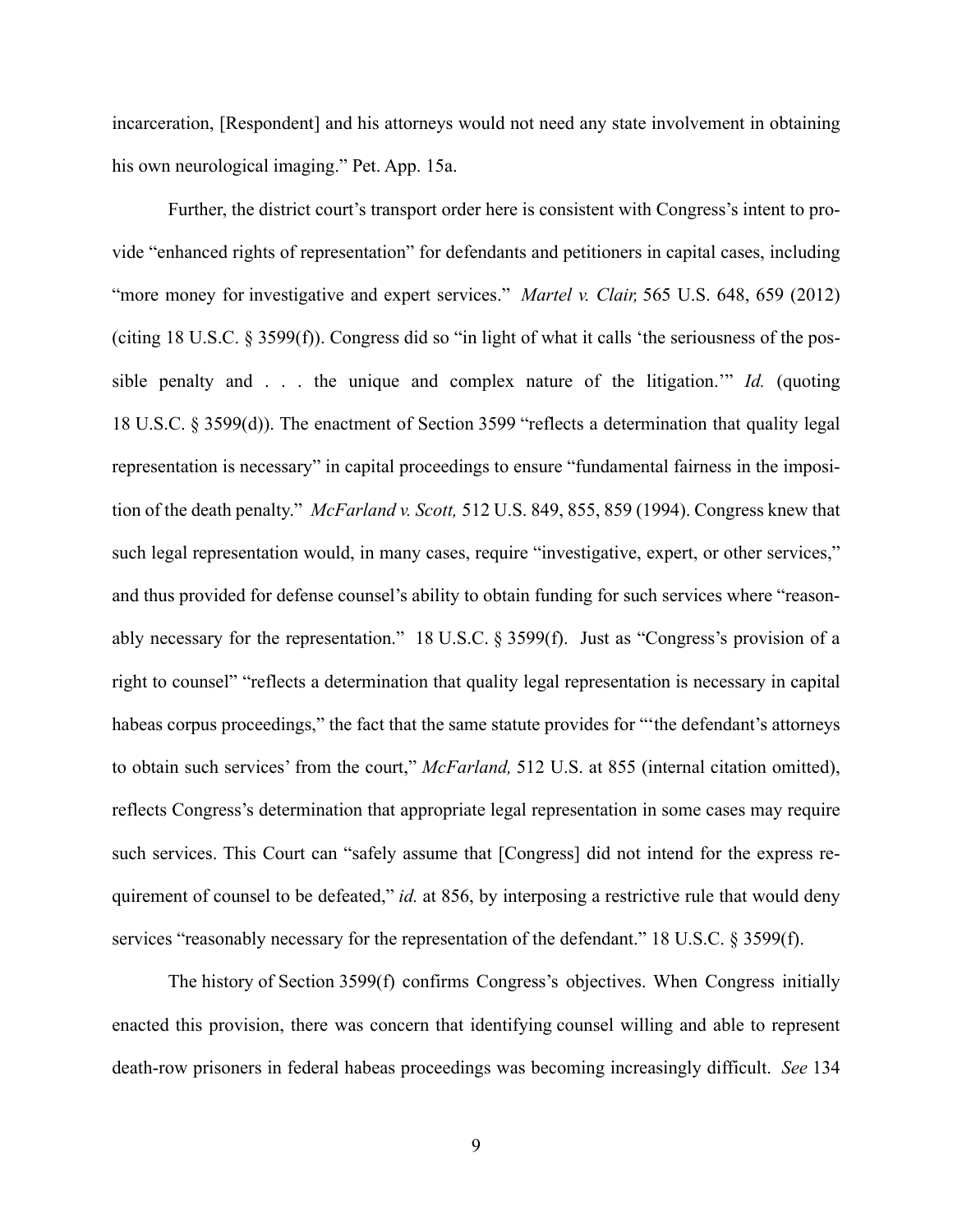<span id="page-14-0"></span>Cong. Rec. H7285 (daily ed. Sep. 8, 1988) (Statement of Rep. Conyers). When the provision was amended as part of the Antiterrorism and Effective Death Penalty Act of 1996 ("AEDPA"), Congress was aware of the fact that funding for specialized services to support investigation was needed at the habeas stage. *See, e.g.*, 141 Cong. Rec. S7819 (daily ed. June 7, 1995) (Statement of Sen. Biden) ("[T]he defendant needs the same tools available to him or her that a wealthy defendant would need or the prosecutor needs. . . . Do not be misled by the notion that the trial is over, therefore, there is no other factfinding to go on, you do not need an investigator."); *id.* at S7816-17 (Statement of Sen. Feingold) (describing "instances of States not providing sufficient resources to assigned defense counsel for proper investigation of a case" and the "significant disadvantage" at which such inadequate resources puts capital defendants "[c]ompared to the resources available to an aggressive prosecutor").

"National standards on defense services have consistently recognized that quality representation cannot be rendered unless assigned counsel [has] access to adequate supporting services." ABA Death Penalty Guideline 4.1, cmt. at 955 (internal quotation marks omitted). The need for these services "is particularly acute in death penalty cases." *Id.* And these services may be particularly important at the post-conviction stage. *See id.* Guideline 4.1, cmt. at 955. Investigators are often "indispensable to discovering and developing the facts that must be unearthed . . . in postconviction proceedings," both because they have specialized expertise that counsel lacks, and because counsel often simply has other duties to discharge. *Id.* at 954. Likewise, mitigation specialists "possess clinical and information-gathering skills and training that most lawyers simply do not have," and the time and ability to gather and incorporate what may be critical information for the defense case. *Id.* at 959; *see also* ABA Death Penalty Guideline 10.1 (capital habeas representation "requires enormous amounts of time, energy, and knowledge," and counsel ordinarily cannot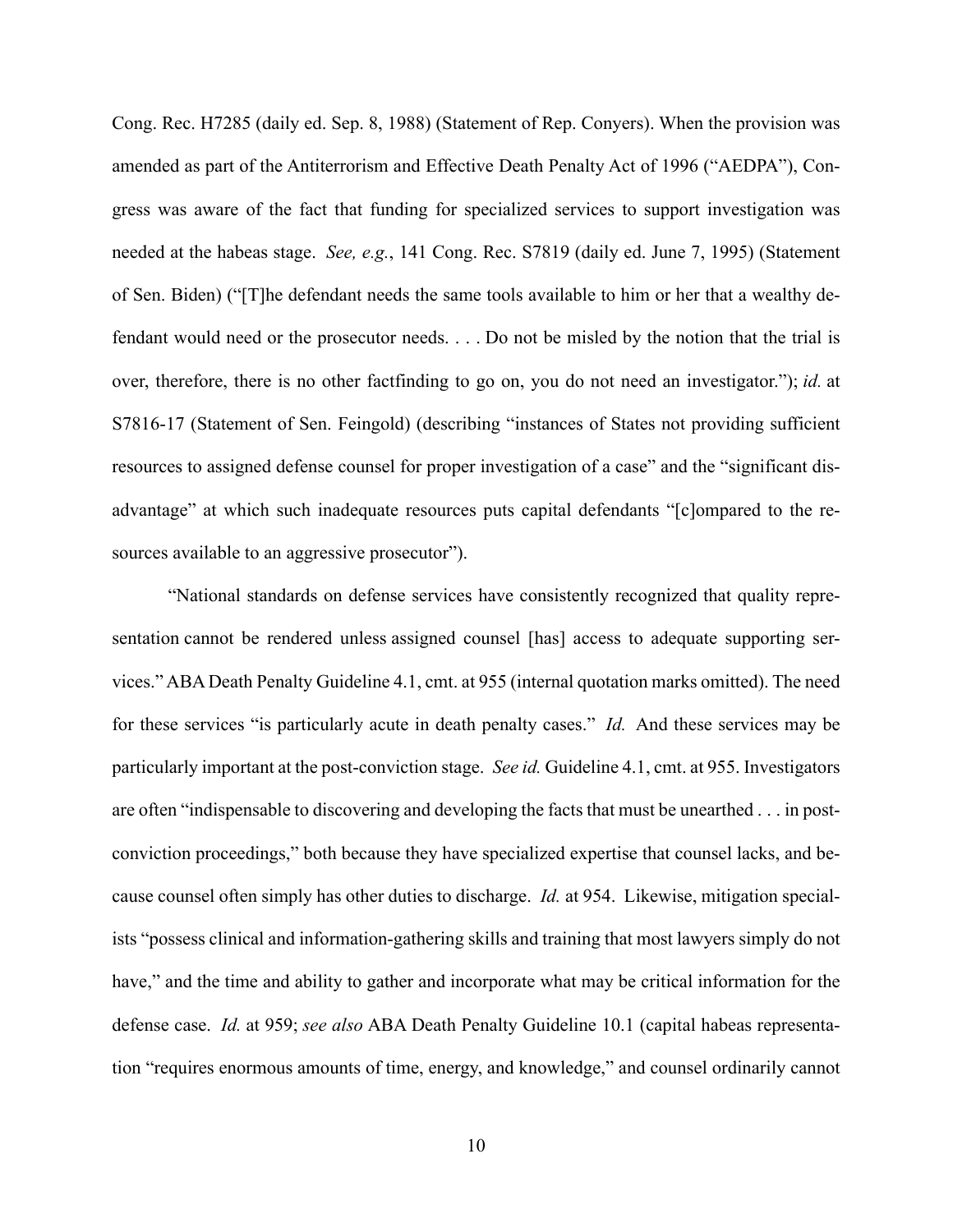be expected to shoulder that burden alone). Additionally, "[t]he circumstances of a particular case will often require specialized research and expert consultation." *Id.* Guideline 10.7, cmt. at 1026.

<span id="page-15-0"></span>In particular, given the prevalence of mental impairments and severely traumatic backgrounds among those convicted of capital crimes, "mental health experts are essential to defending capital cases." *Id.* Guideline 4.1, cmt. at 956. "Evidence concerning the defendant's mental status is relevant to numerous issues that arise at various junctures during [capital] proceedings," and "the defendant's psychological and social history and his emotional and mental health are often of vital importance to the jury's decision at the punishment phase." *Id.; see, e.g., Porter v. McCollum,* 558 U.S. 30, 40 (2009) (reversing denial of habeas relief where counsel failed to investigate and present evidence related to, *inter alia*, defendant's "mental health or mental impairment"). Empirical research confirms that mental health evidence, if competently documented and presented, frequently "is considered by jurors to be highly mitigating." John H. Blume et al., *Competent Capital Representation: The Necessity of Knowing and Heeding What Jurors Tell Us About Mitigation,* 36 Hofstra L. Rev. 1035, 1039 (2008). Thus, where mental health is at issue, "a psychologist or other mental health expert may well be a needed member of the defense team" or at least a mental health evaluation may be needed. ABA Death Penalty Guideline 10.4, cmt. at 1004; *see also id.* Guideline 4.1, cmt. at 956 ("Creating a competent and reliable mental health evaluation consistent with prevailing standards of practice is a time-consuming and expensive process.").

<span id="page-15-1"></span>The Sixth Circuit's transport order does not contravene this Court's decision in *Cullen v. Pinholster*. In *Pinholster*, this Court held that "review under 2254(d)(1) is limited to the record that was before the state court that adjudicated the claim on the merits," and that "a federal habeas petitioner must overcome the limitation of 2254(d)(1) on the record that was before the state court." 563 U.S. at 185.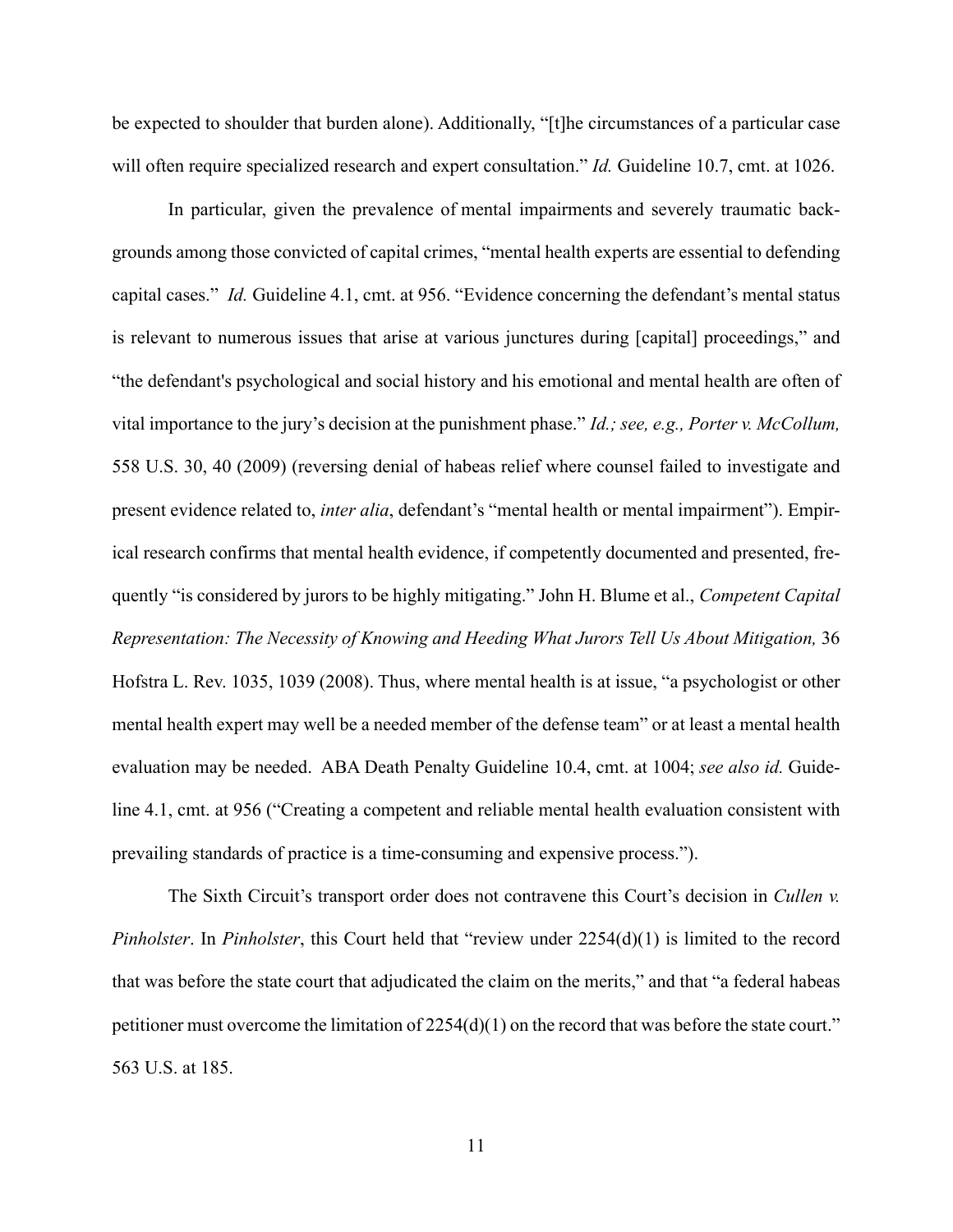<span id="page-16-0"></span>*Pinholster*'s prohibition applies only to claims "adjudicated on the merits in State court proceedings," *id.* at 186, not to newly-raised or newly-discovered claims or to issues of cause and prejudice or other procedural issues. Similarly, *Pinholster* allows a federal court to hold an evidentiary hearing to remedy an error that had been found on the record before the state court, *Harris v. Haeberlin*, 752 F.3d 1054, 1058 (6th Cir. 2014), or where the state court did not address the question presented, *Toliver v. Pollard*, 688 F.3d 683 (7th Cir. 2012).

<span id="page-16-1"></span>At no point in the proceedings below did the district court consider any evidence *Pinholster* forbids it from considering, and the district court expressly acknowledged that *Pinholster* may limit Respondent's use of any evidence obtained in connection with Dr. Scharre's evaluation. Pet. App. 32a Indeed, the district court was clear that the unique posture of this case—"that [Respondent] has multiple bullet fragments that remain lodged inside his brain"— meant it could not "at this stage of the proceedings . . . make a determination as to" the applicability of *Pinholster*. *Id*.

### **B. Certiorari Is Unwarranted Because the Petition Does Not Present a Developed Split That Merits This Court's Review.**

Petitioner contends that the Third, Seventh, and Ninth Circuits would have concluded that the district court lacked authority to issue Respondent's transport order, *see* Pet. 18, but that mischaracterizes the state of the law. None of the cited cases involved an analogous request for a transport order; it is not at all clear that those courts would reach a different result from the decision below on the facts presented here.

Two of Petitioner's cited cases involved a request for a transport order filed by a § 1983 plaintiff, not a habeas petitioner. In *Ivey v. Harney*, the Seventh Circuit considered a § 1983 plaintiff's request for a transport order. The plaintiff sued his former jailers, alleging that the deficient medical care provided after his injury while incarcerated violated the Eighth and Fourteenth Amendments. 47 F.3d 181 (7th Cir. 1995). The plaintiff's lawyer moved for an order requiring the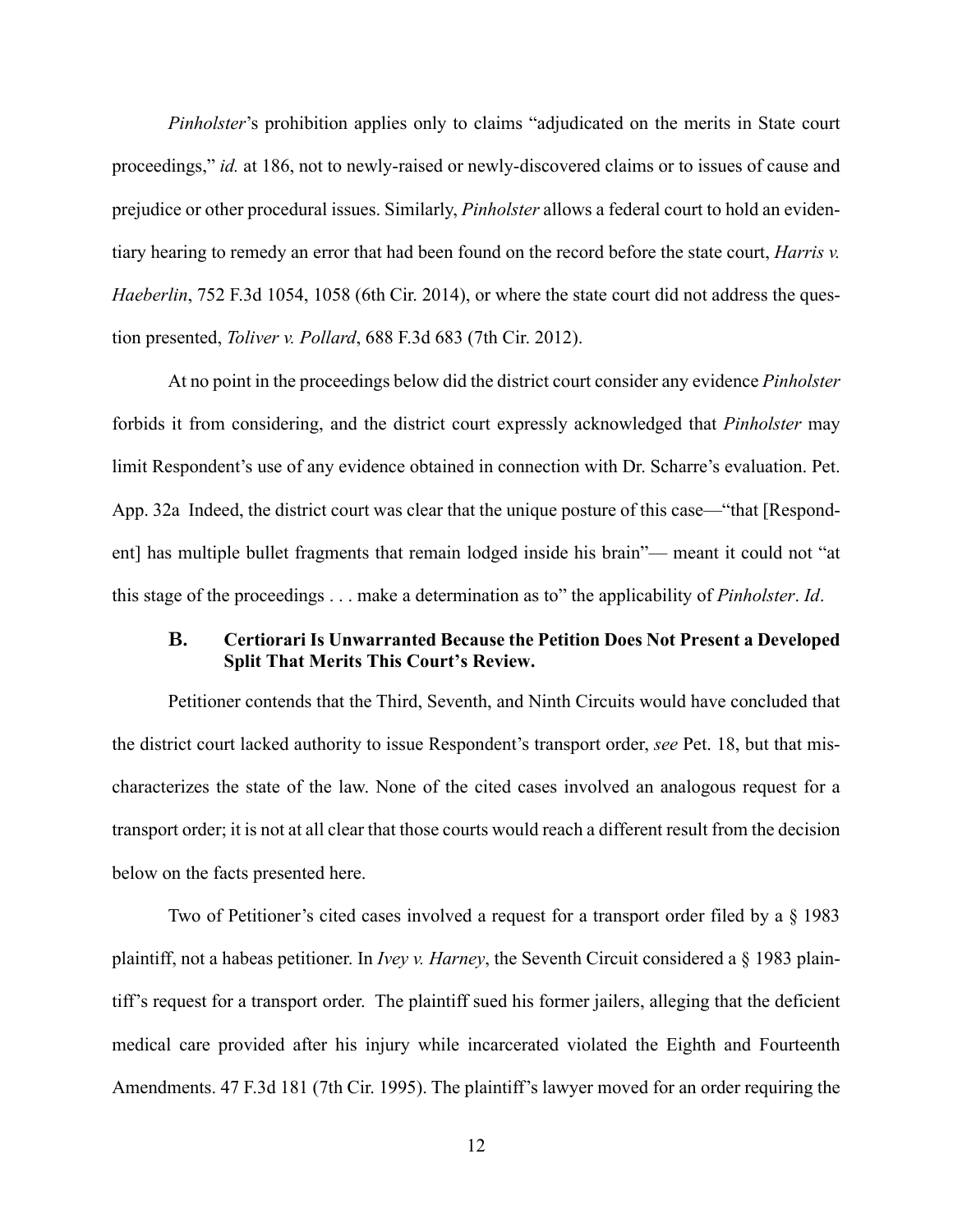State to bring the inmate to Chicago for a medical exam. The district court issued the order, and the Seventh Circuit reversed. And in *Jones v. Lilly*, the Third Circuit also considered a § 1983 plaintiff's request for a transport order. 37 F.3d 964 (3d Cir. 1994). The plaintiff alleged prison officials acted with deliberate indifference by placing him in a housing unit in which he was sexually assaulted by his cellmates, and moved for an order requiring the State to allow an inmate paralegal at his facility to assist him at trial. *Id.* at 965. The district court issued an order, and the Third Circuit reversed. The Third Circuit explained that "[i]t is neither reasonable nor practical to use a writ historically associated with the fight for human freedom to provide a plaintiff, especially in a civil proceeding," with such an order. *Id.* at 969. It specifically contrasted the historical use of the writ of habeas corpus in circumstances "focus[ed] on illegal detention and confinement of persons and the correction of miscarriages of justice within their reach," from the § 1983 case before it, which "is not directly or indirectly related to the usages or principles of law of any of the writs of habeas corpus." *Id.* at 968.

<span id="page-17-1"></span><span id="page-17-0"></span>Petitioner's third cited case involved an inmate on state death row, without a pending habeas petition, who filed an ex parte request for an order compelling the warden of his institution to transport him to the University of California at Irvine for a brain scan. *Jackson v. Vasquez*, 1 F.3d 885, 886 (9th Cir. 1993). The district court issued an order without giving the warden notice of the request, and the Ninth Circuit vacated. The Ninth Circuit concluded that 21 U.S.C. § 848(q), a funding statute, did not authorize a district court "to issue, upon a petitioner's ex parte request, a coercive order against a state official." *Id.* at 888. The Ninth Circuit also rejected the inmate's "suggestion" that the transportation order was warranted under the All Writs Act. *Id.* Critical to the Ninth Circuit's reasoning in *Jackson* was that the district court's order was issued without notice to the warden. The panel explained that it "need not decide whether, upon proper notice and motion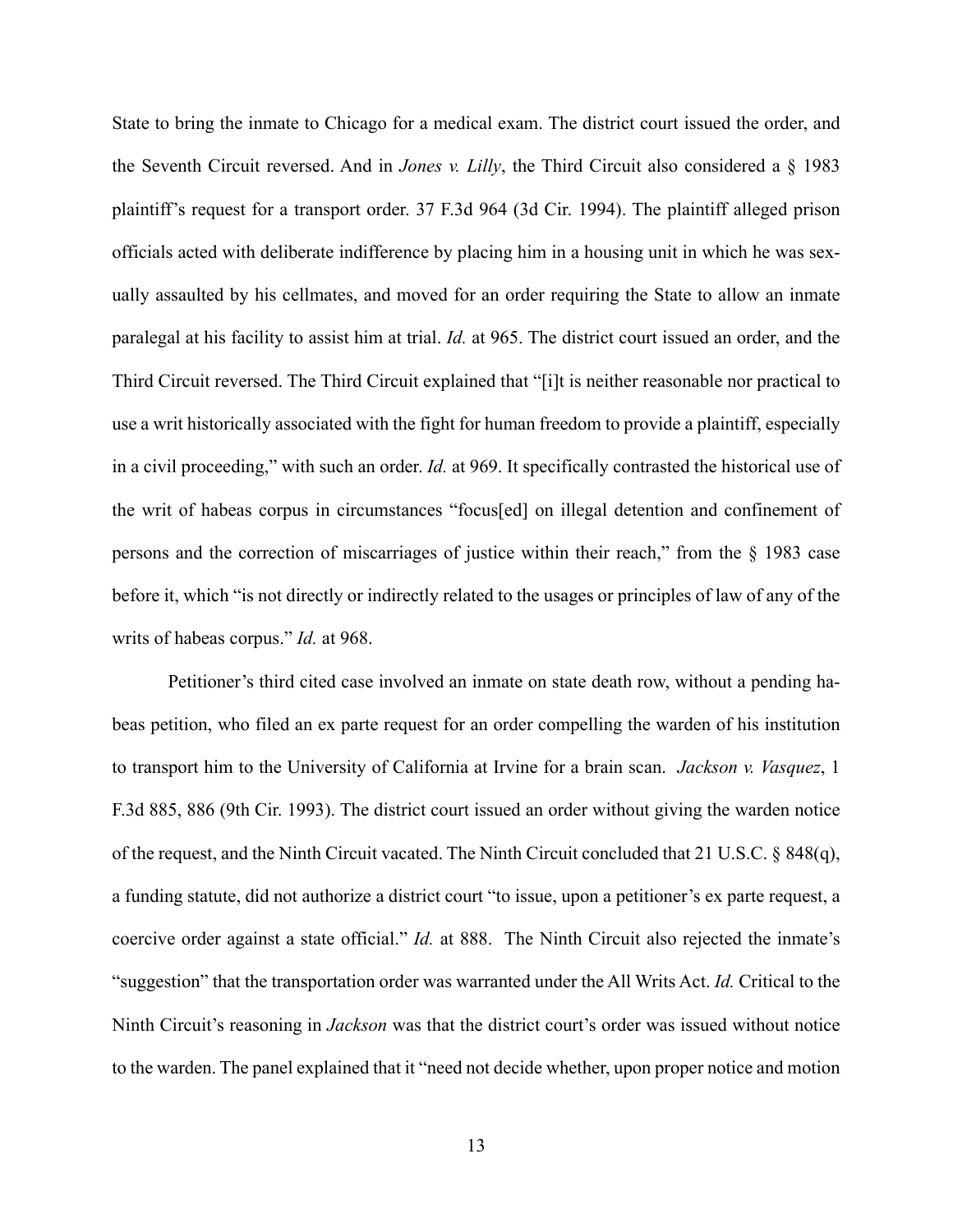at a proper stage in the habeas corpus proceedings, the district court is empowered to issue an order requiring a state official to transport a prisoner for medical examinations that are necessary to the petitioner's case." *Id.* at 889.

None of these three decisions involved a pending habeas petitioner's request for a transport order, and there is no reason to believe that the Third, Seventh, or Ninth Circuits would have reached a different decision than the Sixth Circuit did below. Because none of the three decisions involved a case with a pending habeas petition, none involved a district court exercising its habeas jurisdiction under 28 U.S.C. § 2254. Indeed, the department ordered to transport the inmate in *Ivey* was not ever a party to the § 1983 action. *Ivey*, 47 F.3d at 185.

<span id="page-18-1"></span><span id="page-18-0"></span>But even if these cases presented a conflict, this Court's review would not be warranted. The decisions of the Third, Seventh, and Ninth Circuits were all decided in 1995 or earlier. The absence of authorities from the last 25 years suggests that disputes about the appropriateness of transport orders do not frequently arise and undermines Petitioner's contention, *see* Pet. 19, that this Court's review is warranted. This is not an instance in which the issue has failed to reach the federal appellate courts. Indeed, Petitioner has not shown that this issue arises with any regularity even in Ohio. Instead, Petitioner argues that "for reasons [it] cannot explain, prisoners [in Ohio] seem to request neurological testing with unusual frequency," and cites to four decisions from the Northern and Southern Districts of Ohio in more than 11 years. Pet. 31. In three cases, the district court denied the inmate's request; in the fourth, the district court granted the request where the Warden did not contest "the appropriateness of the testing in question for state clemency proceedings or the qualifications of the proposed testers to provide useful results." *See Nields v. Bradshaw*, No. 1:03-cv-19, 2010 WL 148076 (S.D. Ohio Jan. 11, 2010). The Sixth Circuit's approach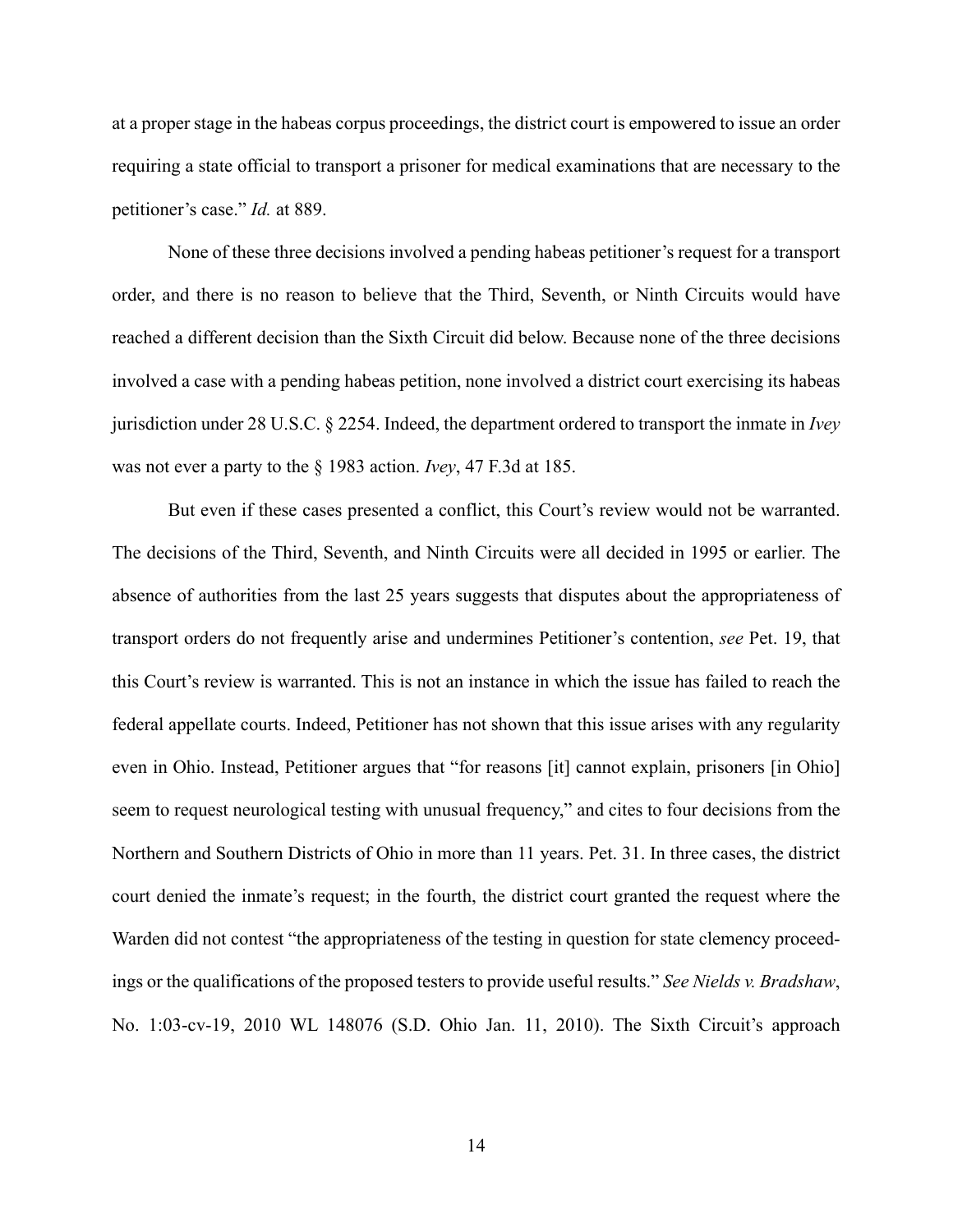correctly leaves fact-specific determinations about the appropriateness of a transport order to district courts, which have demonstrated they are capable of determining when such an order is warranted.

Petitioner also contends that the Sixth Circuit, in conflict with the Ninth and Tenth Circuits, does not require district courts to consider whether the evidence a petitioner seeks to develop would be admissible before issuing an order facilitating evidentiary development. But Petitioner again exaggerates the conflict in the lower courts. None of Petitioner's cases acknowledge a conflict on this question, involved an interlocutory appeal of a collateral order, or centered on an inmate's request for a medical examination to reveal information contained within the inmate's own body. Here too, it is not clear that those courts would reach a different result from the decision below on the facts presented in this case.

In *Runningeagle v. Ryan*, the Ninth Circuit affirmed denial of a state inmate's habeas petition raising a *Brady* claim, and request for an evidentiary hearing to determine what information a potential witness told prosecutors. 686 F.3d 758, 758 (9th Cir. 2012). In affirming denial of the *Brady* claim, the Ninth Circuit explained that "it cannot be known whether exculpatory or impeaching material exists, or whether it ever existed." *Id.* at 772. In affirming denial of the evidentiary hearing, the Ninth Circuit concluded that the state court's decision was not reviewable in federal court. *Id.*

In *Lafferty v. Benzon*, the Tenth Circuit denied an inmate's motion for a certificate of appealability on four claims asserted in his habeas petition. 933 F.3d 1237 (10th Cir. 2019). In denying a certificate of appealability on Benzon's ineffective assistance of counsel claim, the Tenth Circuit in a footnote denied a certificate of appealability regarding the district court's denial of his request "for discovery to depose his trial counsel and expansion of the record to add in a declaration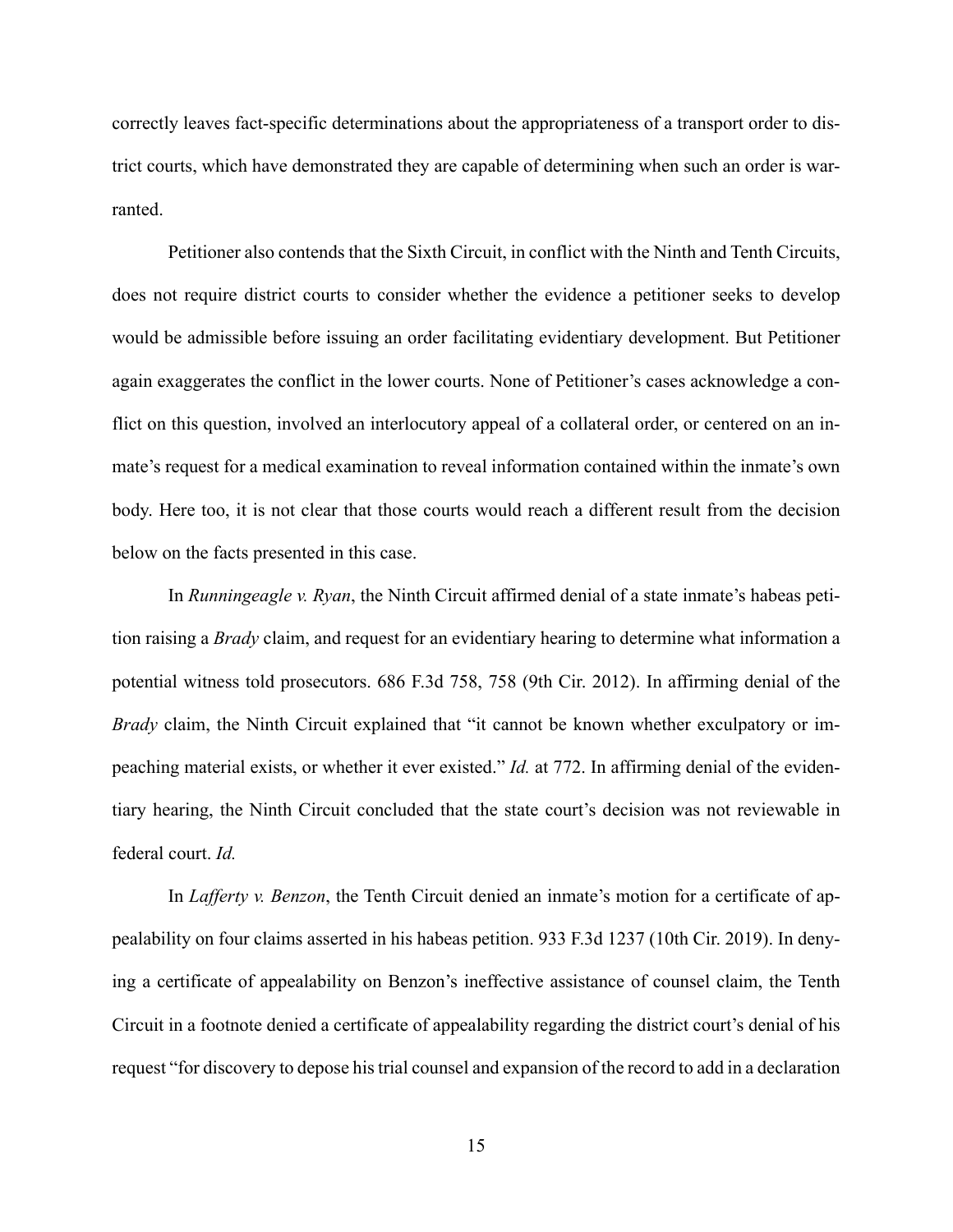from his trial counsel." *Id.* at 1246 n.2. The Tenth Circuit agreed with the State that "there is no room for debate . . . that no newly developed evidence would be admissible in the habeas case." *Id.*

In this case, both the Sixth Circuit and the district court acknowledged *Pinholster* and based on the unique facts presented—appropriately reserved a decision on the question whether and to what extent any evidence that was produced as a result of the testing would be admissible under *Pinholster.* Pet. App. 32a. As the Sixth Circuit explained, the "district court is best suited in the first instance to untangle the knotty *Pinholster* evidentiary issues in [this] case." Pet. App. 17a.

Moreover, the district court's decision to reserve judgment on the question whether information uncovered as a result of neurological testing was particularly appropriate given the complexity of this case, which plainly was not a factor in the cases decided by the Ninth and Tenth Circuits. It would be difficult, perhaps impossible, in these circumstances for the district court to have determined the admissibility of Dr. Scharre's neurological evaluation of Respondent without first considering the contents of that evaluation.

#### <span id="page-20-1"></span><span id="page-20-0"></span>**C. This Case Would Be a Poor Vehicle to Review the Question Presented.**

Even if this Court were interested in further analyzing the questions presented, this case would be a poor vehicle for doing so.

First, the petition seeks review of an interlocutory appeal of a transport order, not a final judgment on the merits. As this Court has long noted, the interlocutory nature of a decision "alone furnishe[s] sufficient ground for the denial" of a petition for a writ of certiorari. *See Hamilton-Brown Shoe Co. v. Wolf Bros. & Co.*, 240 U.S. 251, 258 (1916); *see also Goldstein v. Cox*, 396 U.S. 471, 478 (1970) ("this Court above all others must limit its review of interlocutory orders."). Denial of the petition is consistent with this Court's ordinary practice of "await[ing] final judgment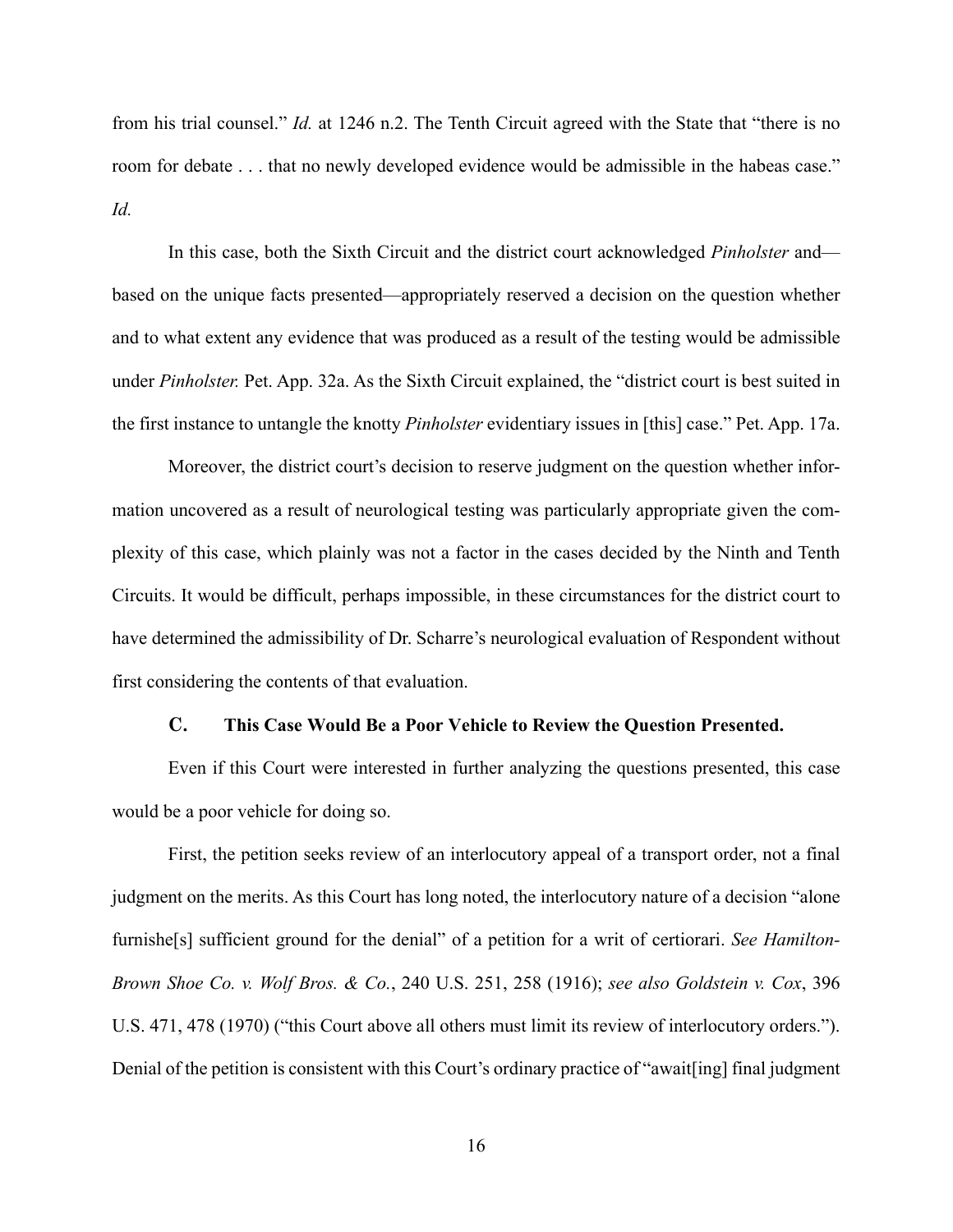<span id="page-21-3"></span><span id="page-21-2"></span><span id="page-21-1"></span>in the lower courts before exercising [its] certiorari jurisdiction." *Virginia Military Inst. v. United States*, 508 U.S. 946, 946 (1993) (opinion of Scalia, J., respecting denial of certiorari); *see also Brotherhood of Locomotive Firemen & Enginemen v. Bangor & Aroostook R. Co.*, 389 U.S. 327, 328 (1967); *Denver v. New York Trust Co.*, 229 U.S. 123, 133 (1913) ("The exceptional power to review, upon certiorari, . . . an appeal from an interlocutory order is intended to be and is sparingly exercised.") (addressing a circuit court of appeals ruling); *The Conqueror*, 166 U.S. 110, 113 (1897) ("certiorari . . . is ordinarily only issued, after a final decree"); *American Construction Co. v. Jacksonville, T & K. W. R. Co.*, 148 U.S. 372, 384 (1893); R. Stern, E. Gressman, & S. Shapiro, Supreme Court Practice § 4.18, pp. 224-226 (6th ed. 1986).

<span id="page-21-0"></span>Second and related, the issues presented in the petition may not affect the outcome of the proceedings below. Respondent's habeas petition may be resolved in Petitioner's favor, or the district court may decide any information from the medical examination is inadmissible under *Pinholster*. Certiorari is thus unwarranted because the question presented may not be necessary to the resolution of this case.

Third, the decision below is highly fact-bound and is not illustrative of any problem regarding the adjudication of habeas petitions. Indeed, the district court order was based on Respondent's specific circumstances and the resulting recommendation from Dr. Scharre. As Dr. Scharre noted, Respondent's childhood was marked by physical abuse, alcohol and drug use, and a selfinflicted gunshot wound as a result of his adolescent suicide attempt. At least 20 metal fragments remain scattered in Respondent's head, impeding a clear view of his frontal lobes and other parts of his brain under standard review procedures. *See* Pet. App. 32a ("The fact that Petitioner has multiple bullet fragments that remain lodged in his brain weighs in favor of this Court issuing an Order to Transport."). For these reasons, the information that may be revealed by medical testing